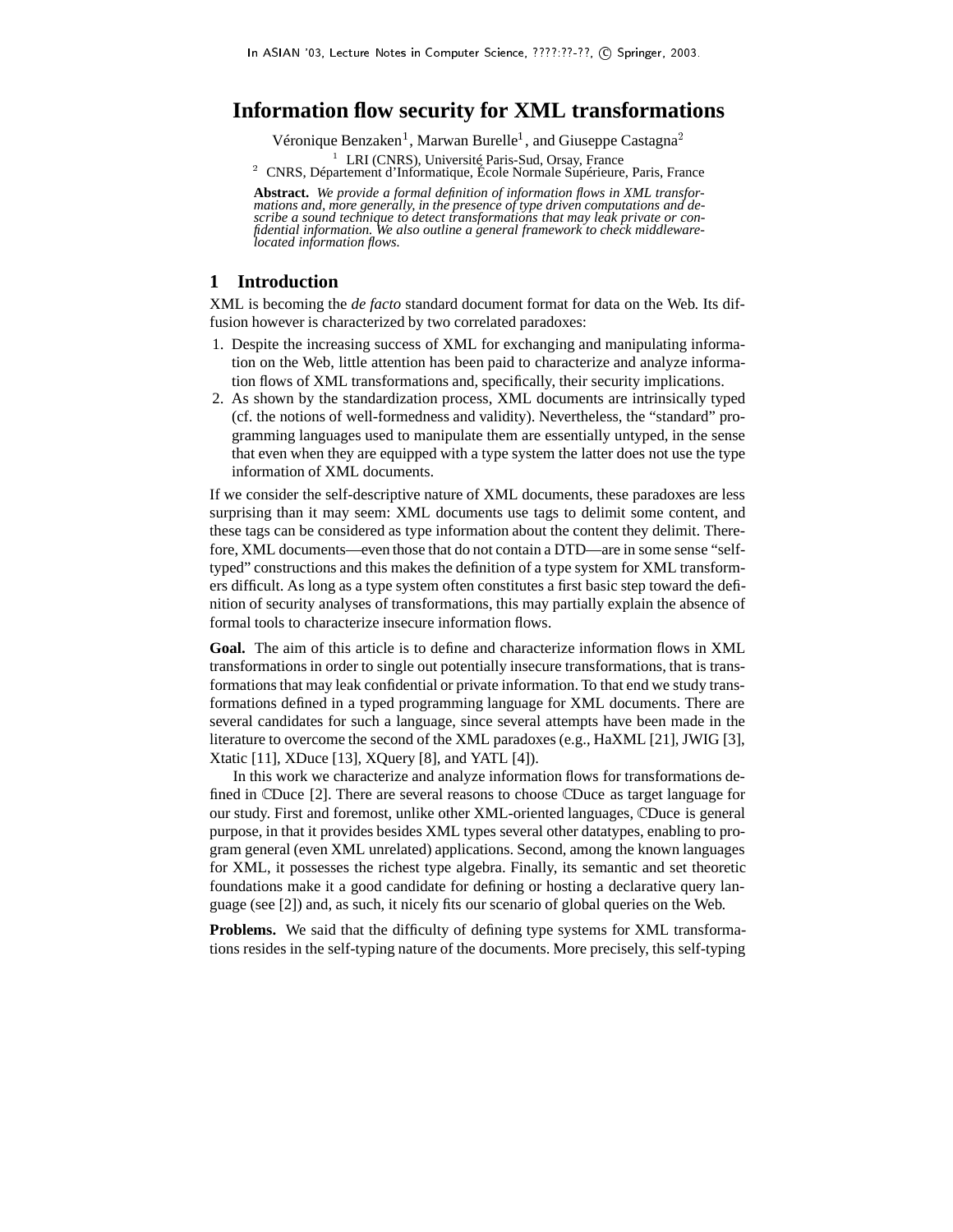characteristic induces "type based" (or "type driven") computations: matching on document tags roughly corresponds to matching documents' types; similarly, producing elements with different tags corresponds to outputting results of different types. In some sense, typed XML transformations are akin to the application of **typecase** constructions where the different cases may return differently typed results (this is accounted for in Duce by the use of *dynamically bound* overloaded functions). The presence of type driven computations makes the task of capturing information flows much harder and constitutes the main novelty and challenge of this study. In fact we cannot resort to classical data flow analyses since they are usually applied to computational frameworks whose dynamic semantics does not strictly depend on run-time types. A second challenge is that information flows (more precisely, their absence) are usually characterized in terms of the so-called *non-interference* property [12]. Our study demonstrates that in the presence of type driven computations this notion must be modified so as to include static type knowledge, otherwise we end up with very trivial analyses. Finally, the last challenge is to define flow analysis for a pattern-matching based language—as CDuce is—since this stands at least two obstacles:  $(i)$  pattern matching is a dynamic type-case, therefore we have to propagate type information in the subsequent matches;  $(ii)$  the use of a matching policy (first-match as in  $CDuce$  or best match as in XSLT) induces dependencies among the different components of an alternative pattern as well as among different cases of a pattern-matching expression and this must be taken into account when characterizing information flows (the sole fact of knowing that a pattern did *not* match may produce a flow of information).

**Contributions.** The contributions of this article are essentially three:

- 1. it provides a formal definition and study of information flows in the context of XML transformations and, more generally, in the presence of type driven computations;
- 2. it describes a sound technique to detect XML document transformations that cause insecure information flows, and formally proves its correctness;
- 3. by defining security annotations and by relating various kind of analyses (static/dynamic, sound/complete) to different query scenarios, it proposes a general framework for checking security of middleware-located information flows.

**Example.** The development of our presentation can be illustrated by an example. Consider the following XML document which stores names and salaries of the workers of a

| xml version="1.0"?        |
|---------------------------|
| <company></company>       |
| <worker></worker>         |
| <surname>Durand</surname> |
| <name>Paul</name>         |
| <salary>6500</salary>     |
|                           |
| <worker></worker>         |
| <surname>Dupond</surname> |
| <name>Jean</name>         |
| <salary>1800</salary>     |
|                           |
| <worker></worker>         |
| <surname>Martin</surname> |
| <name>Jules</name>        |
| <salary>1200</salary>     |
|                           |
|                           |

fictive company. We imagine that while generic users are allowed to perform queries on this document, the information about salaries must only be accessible to authorized users. Therefore we need a way to detect queries that may reveal information about salaries, in order to reject them when they are performed by unauthorized users. A first naive technique to obtain it would be to mark the salary elements and dynamically reject all queries that contain marks in their result. Unfortunately, this approach is clearly inadequate since the information about salaries can be deduced as follows: perform a query that returns the list of all workers whose salary is greater than  $n$  and then iterate the

query by varying  $n$  until we obtain as many different results as workers.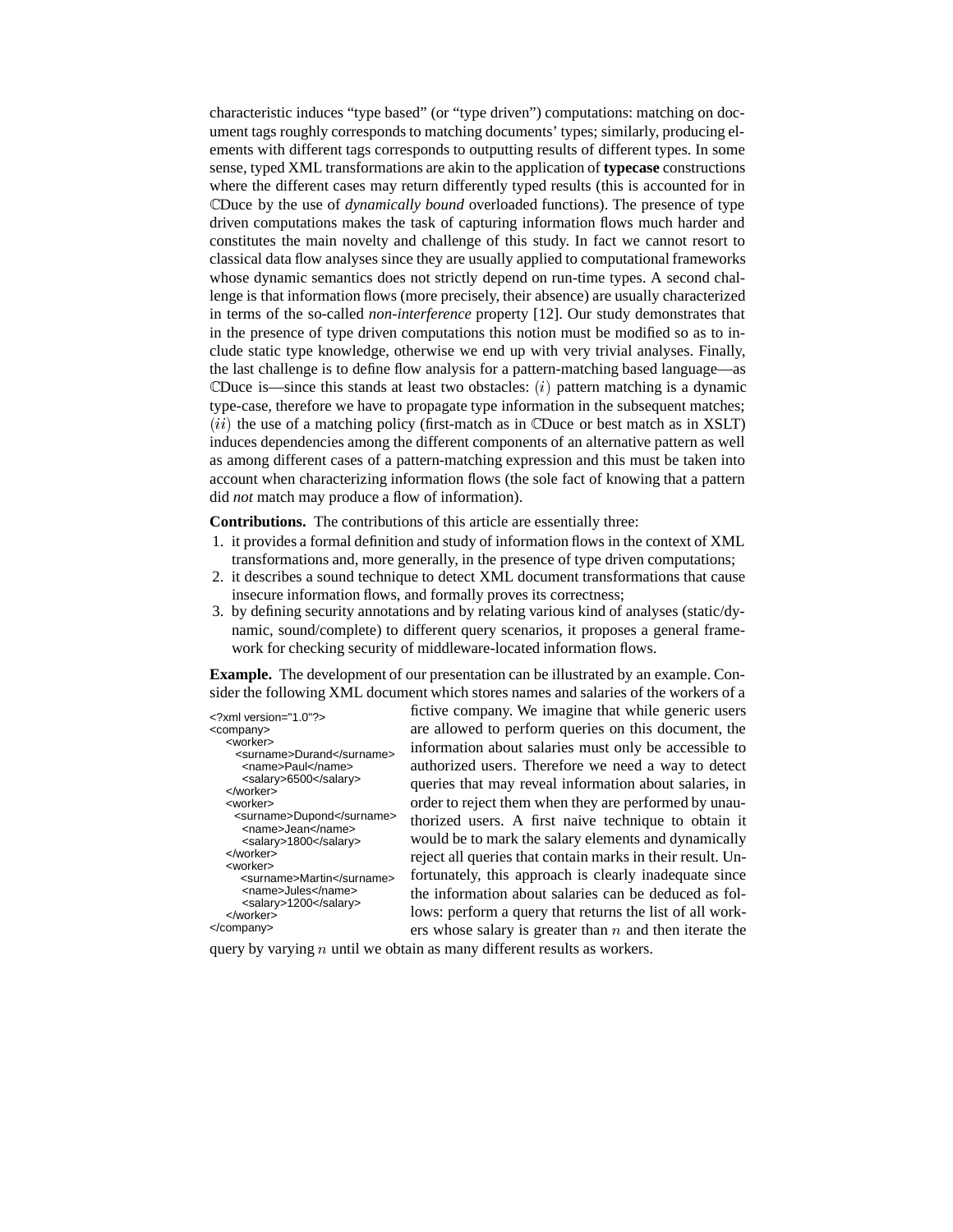A more effective solution is to reject all the queries whose result *accesses* the value of the salary elements. For example consider the following two queries:

**[Q1]** Get the list of all workers

**[Q2]** Get the list of all workers whose salary is greater than  $\in$  1600

The first query can be always safely executed while the second one must be forbidden to unauthorized users. This can be obtained by enforcing an access control policy. For instance this is done in [7,6] by executing a query on a *view* (in the database sense) obtained by pruning from the XML documents all data the owner of the query has not the right to access.

While enforcing access control is enough for simple policies like the above, it soon becomes inadequate with slightly more complicated policies. For instance imagine that instead of forbidding access to salaries we want to allow queries owned by generic users to access salaries (e.g. for statistical purposes) but in a way that prevents these queries from associating a specific worker with her/his salary. This corresponds to rejecting all queries whose result *depends* both on the value of salary elements and on that of name or surname elements (but queries like Q1 or a query that returns all salaries are acceptable). To enforce this constraint we have to switch from an *access* analysis to a *dependency* (or information flow) analysis. <sup>3</sup>

Causal security policies, such as above, can be formalized by the notion of *noninterference*, that can be restated for XML documents as follows: a set of elements does not interfere with the result of a given query if for all possible contents of the elements the query always returns the same result. In our example, consider the set of all documents obtained from our XML document by replacing the content of salary elements by arbitrary numeric values. Query Q1 is interference-free since when it is applied to all these documents it always returns the same result. Query Q2 instead is not interference-free since its results may differ.

A precise definition of non-interference constitutes the first step of our approach since it defines the set of queries that are safe. The following step is to devise one or more techniques to determine the safety/unsafety of queries. To that end we first classify components that store confidential information by annotating data elements by labels of the form  $\ell_t$ . The  $\ell$  intuitively represents a security classification of the information stored in the element (e.g., public or private, but it could be any label from a possibly unordered set) while  $t$  is a type that describes the static information publicly available about the data's content (e.g. for salaries it records that the element stores an integer in a given range)<sup>4</sup>. Next we recast the notion of non-interference in terms of labeled elements, namely, we say that a transformation is free of interference from all elements labeled by  $\ell$ , if its result does not change when the content of the  $\ell$ -labeled elements vary over the type indicated in the label. Our research plan consists of the definition of three different analyses to be used as in the scenario of Figure 1 in the next page. According to it an interactive query (that is, a query that was written to be executed just once) will first pass through a complete static analysis (that rejects transformations that

<sup>&</sup>lt;sup>3</sup> While for this specific example it is still possible to resort to access control techniques (execute the query on two different views obtained by stripping in one all salaries and in the other all names and surnames) these sole techniques soon become insufficient, as shown by the example in Section 6.

<sup>&</sup>lt;sup>4</sup> We do not require the existence of any order on such labels (in our framework security policies will be expressed in terms of presence/absence rather than relative order of label), therefore our labels must not to be confounded with the security labels used in multilevel security systems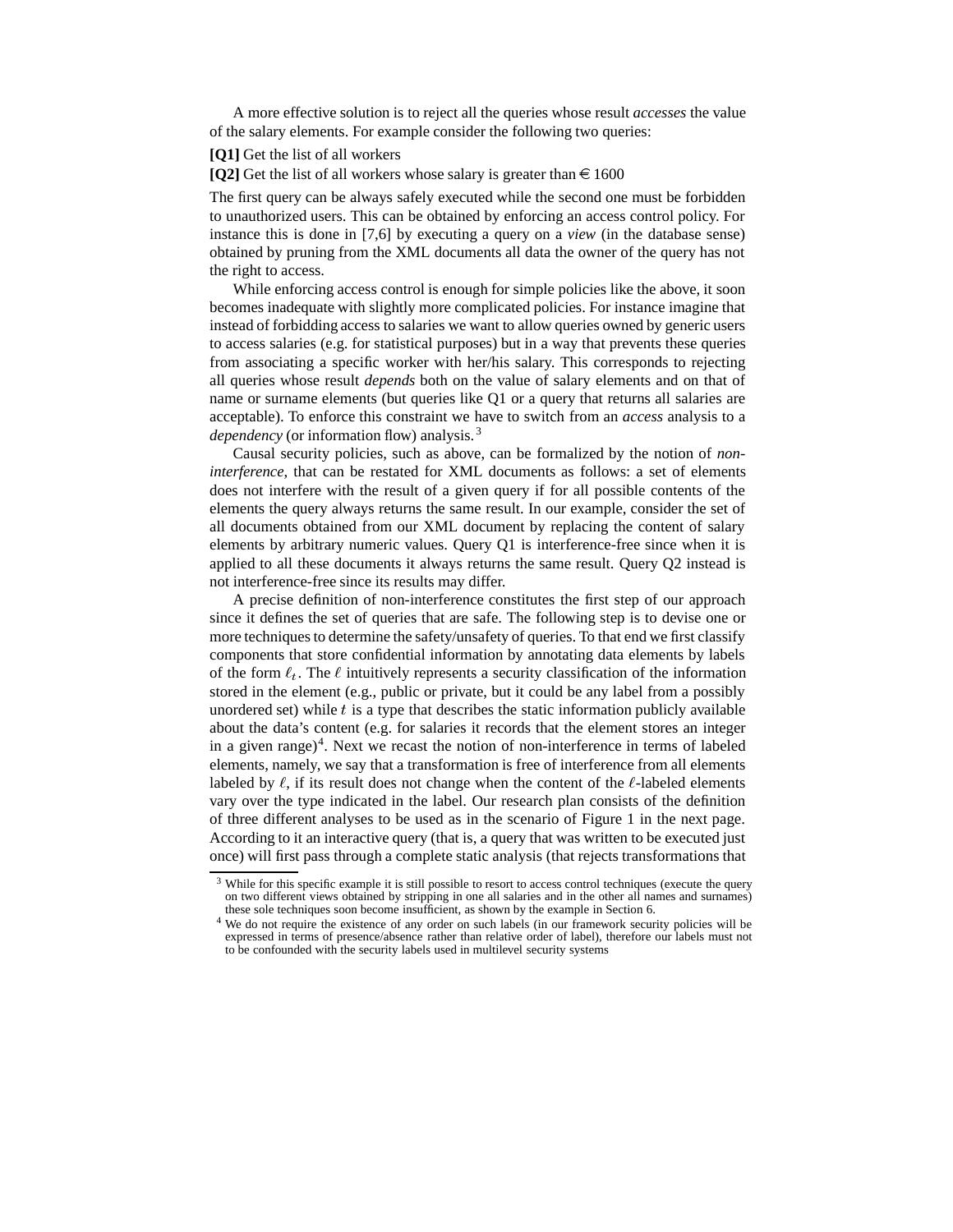are manifestly unsafe) and then through a sound dynamic analysis. Instead, programs that are expected to be used several times will pass through a cycle of sound static analysis (possibly preceded by a complete analysis) before being executed without any further dynamic check. In this paper we concentrate on the sound dynamic analysis for Duce programs, that is, the grayed part of the figure.

**Outline.** We start in Section 2 by a brief overview of the functional core of CDuce. In Section 3 we formally define the non-interference property for CDuce programs and introduce  $CDuce_{\mathcal{L}}$  a conservative extension<sup>5</sup> of  $CDuce$  in which expressions occurring in a program may appear labeled by security labels. Section 4 is the core of our work. It defines the dynamic analysis that detects interference free programs. The idea is to define an operational semantics for CDuce  $\mathcal{L}$  such that  $(i)$  it preserves the semantics of unlabeled programs and  $(ii)$  it ensures that whenever a label  $\ell$  is absent from the final result of a program, then the program is free of interference from all expressions labeled by  $\ell$ . Thanks to these properties the analyzer has simply to label and run a transformation and to refuse to return the (unlabeled) result when this

contains unauthorized labels. Of course the heart of the problem is label propagation in pattern matching, whose definition is made difficult by the type driven semantics, the presence of subtyping, and the use of a first-match policy. In Section 5 we prove that our analysis satisfies the aforementioned properties; this goes through proving that  $CDuce<sub>c</sub>$  satisfies the subjectreduction property, that it preserves the semantics of CDuce, and that it constitutes a sound analysis for the non-interference property. The last two points present some technical difficulties (without any practical impact) due to the type system of CDuce



**Fig. 1.** Analysis scenarios

that does not satisfy the minimum typing property and induces in  $\mathbb{C}$ Duce  $\mathcal{L}$  a nondeterministic semantics: thus the two properties must be proved to hold for *all* possible reductions of a program. In Section 6 we comment a more significant example that illustrates some security policies that cannot be expressed in terms of access control. We conclude our presentation by sketching in Section 7 some research perspectives.

**Related work.** Security issues for XML have been addressed by several works but none of them tackles the problem of information flows. They either focus on access control (e.g., [10,7,6]) or on lower level security features such as encryption and digital signatures for which commercial products are becoming available (e.g [14]). For instance, Damiani et al. [7,6] detect accesses to confidential data by applying a static marking of the documents and by dynamically stripping off marked elements. In other words, they deal with access control (confidential *data* is *accessed* for computing the

<sup>&</sup>lt;sup>5</sup> The extension is conservative with respect to both the type theory and the equational (reduction) theory.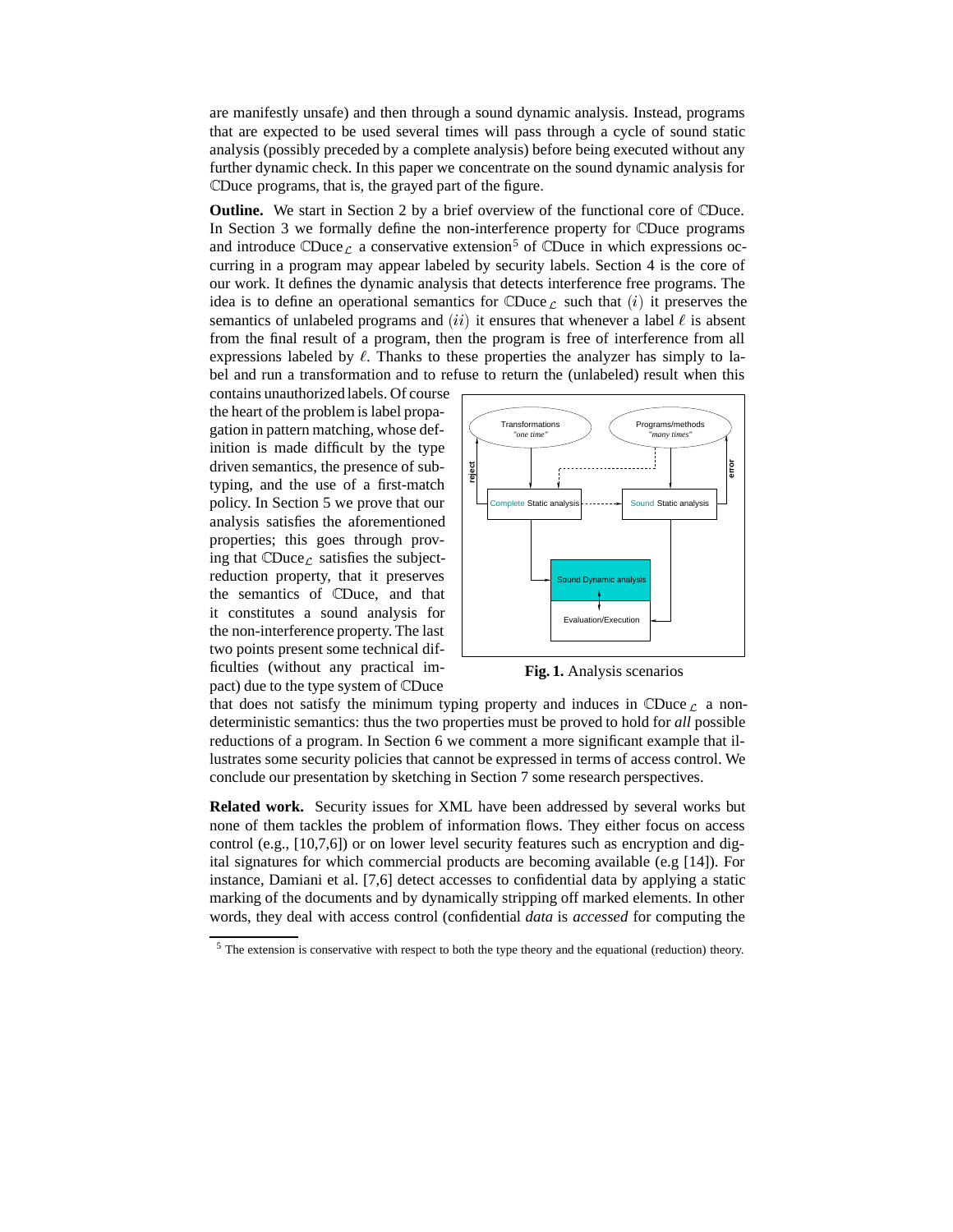result) whereas our approach accounts for implicit flows (confidential *information* can be *inferred* from the result) like the detection of covert channels. The same holds true for the work of Gabillon and Bruno [10] where access control is performed by running queries on *views* of the XML documents dynamically generated by stripping off unauthorized data. Other works devise flow analyses for programming languages for XML (e.g., [3]) but these analyses are not developed to verify security properties.

The study presented here draws ideas from several sources. The dynamic propagation of labels was first introduced in Abadi et al. [1], where a dependency analysis for call-by-name  $\lambda$ -calculus is defined by extending the reduction semantics to labeled  $\lambda$ -terms. Although their work was not motivated by security reasons (they address optimization issues) what we describe here essentially adapts their technique to type driven reductions. Label propagation was successively used for security purposes in later works, for instance [5,15,16,17]. In particular, in [15] Myers and Liskov use labels for the same purposes as we do; however their security model is defined for and relies on languages that explicitly manipulate labels, while in our or in Abadi's et al. approach, properties are stated for an unlabeled language and labels are introduced on the top of it as a technique to identify (unlabeled) programs satisfying these properties. Finally, all the cited label-based approaches fundamentally differ from the study presented here in that they do not account for type driven semantics (nor for pattern matching) distinctive of XML transformations.

The presence of type driven computations preclude us the use of classical definitions and detection techniques of non-interference (e.g. those of [19,20]), since in this case ignoring static type information would yield a far too weak definition of non-interference. Actually, our notion of non-interference differs from the classical one in that the latter usually relies on a hierarchical structuring of security levels (high-level inputs do not interfere with low-level outputs) while here we spot non-interference of single pieces of code (the value of some data does not interfere with the result of a query). This difference must be understood as the fact that we want to characterize the flows in a single transformation while classical non-interference rather applies to system-wide flows.

### **2 The CDuce language**

Duce is a functional programming language tailored to the manipulation of XML

documents, for which it uses its own notation. The XML document in the previous section becomes in CDuce the expression on the right. The syntax is mostly self describing: tags are denoted by angle brackets and are followed by sequences. Sequences are delimited by square brackets and in this case are formed by other elements, but in general they may contain expressions of any type (note that some tags are followed by strings as the latter are encoded in CDuce as sequences of characters). This expression has the type Company defined right below it. The types of sequences are defined by regular ex-

```
<company>[
  <worker>[
   <surname>"Durand"
   <name>"Paul"
   <salary>[6500] ]
  <worker>[
   <surname>"Dupond"
   <name>"Jean"
   <salary>[1800] ]
  <worker>[
   <surname>"Martin"
   <name>"Jules"
   <salary>[1200] ]
]
type Company = <company>[Worker*]
type Worker = <worker>[Sname Name Salary]
type Sname = <surname>String
type Name = <name>String
type Salary = <salary>[Int]
```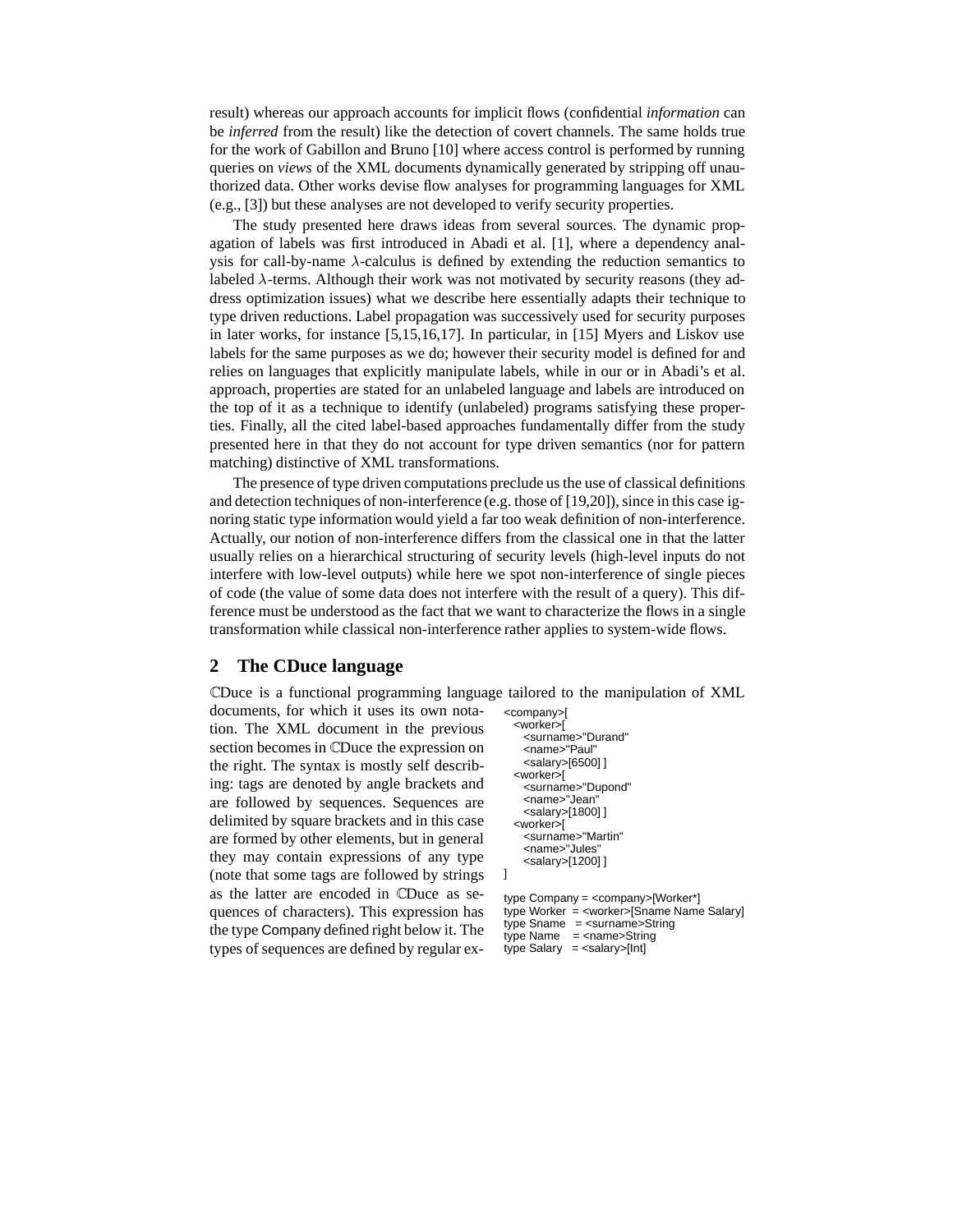pressions on types. For example, the first type declaration states that a company is a sequence tagged by <company> and composed of zero or more worker elements. Had we defined the type of workers as follows:

Worker2 = <worker ceo=?Bool>[ Sname Name Salary (Email | Tel)? ]

then workers elements would have an optional (as indicated by  $=$ ?) boolean attribute and list a last optional element that is either of type Tel or of type Email. Note also that Worker is a subtype of Worker2 since every value of the former type is also a value of the latter type. The queries defined in the previous section can be expressed as:

[Q1:] let <company>x = mycompany in transform x with <worker>[ $y z$ ]  $\rightarrow$  [ <worker>[ $y z$ ]]

[Q2:] type MoreThanMe = <salary>[1600--\*]

let <company>x = mycompany in transform x with <worker>[ y z MoreThanMe] → [ <worker>[ y z ] ]

where mycompany is a variable that denotes our previous <company> XML document.

In the first query the let expression matches mycompany against a pattern that binds the variable x to the sequence of worker elements of mycompany. The transform expression applies to each element of a sequence a pattern that returns a sequence and then concatenates all the results (non matching elements are simply discarded). In this case it transforms the sequence of Worker elements into a sequence of <worker>-tagged elements containing just surname and name elements (y and z respectively capture the surname and name elements, while the \_ pattern matches every value). Had we defined the type Company as  $\leq$ company>[(Worker|Client)<sup>\*</sup>], that is a heterogeneous sequence of workers and clients, then Q1 would still have returned the same result as transform would discard client elements. The query Q2 is similar, with the only difference that the transform pattern matches only if the salary element has type MoreThanMe, that is, if its content is an integer greater than or equal to 1600. <sup>6</sup>

A detailed presentation of Duce is out of the scope of this paper. The interested reader can refer to [2] and try the interactive prototype at www.cduce.org. For the purpose of this work it will suffice to say that all Duce constructions are encoded in the following core language defined in [9]:

 - -

We use  $t$  to range over types,  $C$  over boolean combinations,  $A$  over atoms, and  $b$  over basic types (Int, Char,  $\dots$ ); 0 and 1 denote respectively the empty and top type, and together with arrows and products they form the atoms of arbitrary boolean combinations (negation, union, and intersection types) and recursive types  $\mu\alpha$ .  $C$ . <sup>7</sup> The expressions of the language are:

 $e:=c\mid x\mid$  fun  $f^{(t_1\to s_1;...;t_n\to s_n)}(x).e\mid e_1e_2\mid (e_1,e_2)\mid$  match  $e$  with  $p_1\bullet e_1\mid p_2\bullet e_2$ 

The syntax is essentially that of a higher-order functional language with constants, pairs and pattern-matching. What distinguishes it from similar languages is the definition of patterns (given later) and of functions. In the latter note that the name of a function (which may appear in its body as functions can be recursive) is annotated by a non empty list of arrow types (this list is called the *interface* of the function). The presence

<sup>6</sup> The results the two queries are the central and right expressions in Figure 4 from which we erase all the label annotations of the form  $l_t$ ;,  $m_t$ ;, or  $n_t$ .

<sup>7</sup> The distinction between atoms and combinations is introduced in order to avoid meaningless recursive types such as  $\mu \alpha$ .  $\alpha \vee \alpha$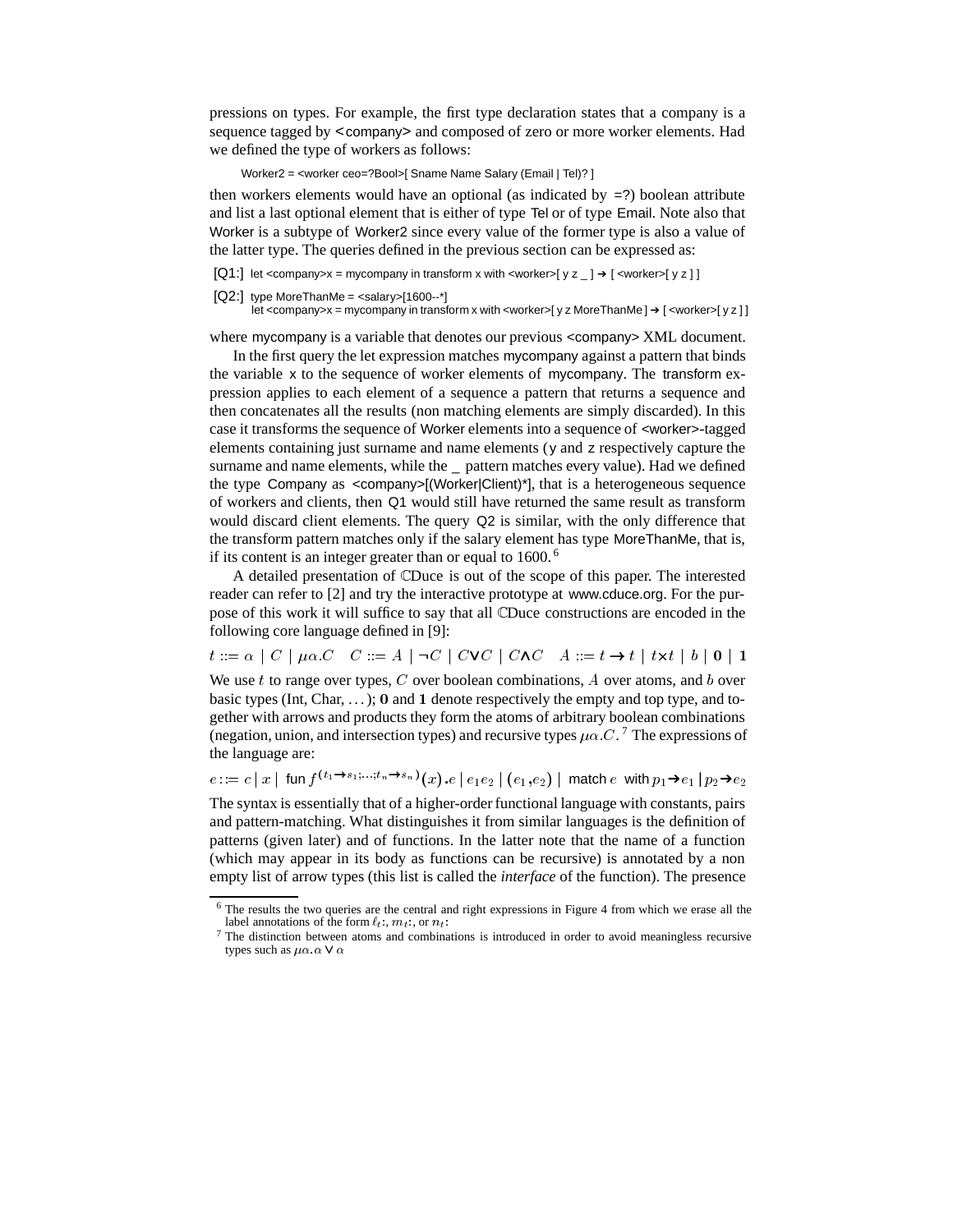of more than one arrow type declares the overloaded nature of the function, which has all these types, thus their intersection as well (see the typing rule for functions later on).

The operational semantics is defined in terms of the set  $V$  of *values*, ranged over by *v* and formed by all *closed* and *well-typed* CDuce expressions of the form

$$
v \quad ::= \quad c \mid \text{ fun } f^{(t_1 \rightarrow s_1; \ldots; t_n \rightarrow s_n)}(x).e \mid (v_1, v_2)
$$

The semantics is given by the reduction relation  $\rightsquigarrow$ , which is defined as follows:

| $(v_1v_2) \rightsquigarrow e[v_1/f; v_2/x]$                                      | $(v_1 = \text{funf}^{(\ldots)}(x).e)$ |
|----------------------------------------------------------------------------------|---------------------------------------|
| (match v with $p_1+e_1 p_2+e_2\rangle \rightsquigarrow e_1[v/p_1]$               | $(v/p_1 \neq \Omega)$                 |
| (match v with $p_1+e_1\vert p_2+e_2\rangle \rightsquigarrow e_2\vert v/p_2\vert$ | $(v/p_1 = \Omega, v/p_2 \neq \Omega)$ |

where  $\Omega$  denotes the matching failure and  $e[v/p]$  is the expression obtained by applying the substitution  $v/p$  to e. The first rule is standard  $\beta$ -reduction for recursive functions. The second rule states that if the first pattern matches, then the expression of the first branch is executed after having applied to it the substitution  $v/p_1$  of the variables captured by  $p_1$  when matching v. The second rule states that the same happens for the second branch when the first pattern fails and the second matches (the static type system of CDuce ensures that the patterns cannot both fail).

Reductions can take place in any *evaluation context*. A *context*, denoted by  $C$  is an expression with a hole substituted for a sub-expression. An *evaluation context*, denoted by  $\mathcal{E}$ , is a context whose hole is not in the scope of an abstraction or of a pattern and which induces a (leftmost) evaluation order on applications and pairs. Formally,  $e \rightarrow e'$ implies  $\mathcal{E}[e] \rightsquigarrow \mathcal{E}[e'],$  where  $\mathcal E$  is defined as

 $\mathcal{E} ::= [ ] \mid (\mathcal{E},\!e) \mid (v,\!\mathcal{E}) \mid \mathcal{E} \, e \mid v\mathcal{E} \mid \, \textsf{match} \; \mathcal{E} \, \textsf{ with } p_1 \textcolor{black}{\blacktriangleright} e_1 \, | \, p_2 \textcolor{black}{\blacktriangleright} e_2$ 

As anticipated, key definitions for CDuce are those of pattern and pattern matching. A regular tree built from the following grammar

 $P \cdot P = P \cdot P \cdot P = P \cdot P \cdot P = P \cdot P \cdot P \cdot P = P \cdot P \cdot P$ 

is a pattern if  $(i)$  on every infinite branch of it there are infinite occurrences of the pair constructor<sup>8</sup>,  $(ii)$  patterns in an alternative capture the same variables, and  $(iii)$  patterns in a conjunction capture pairwise distinct variables. The semantics of patterns is defined by the matching operation: the matching of value v against a pattern p is denoted by  $v/p$ and returns either  $\Omega$  (matching failure) or a substitution from the variables of  $p$  into  $\mathcal{V}$ :

| $v/t = \{\}$                                    | if $v : t$             | $v/t = \Omega$                 | if $v : \neg t$     |
|-------------------------------------------------|------------------------|--------------------------------|---------------------|
| $v/x = \{x \mapsto v\}$                         |                        | $v/(x := c) = \{x \mapsto c\}$ |                     |
| $v/p_1 p_2=v/p_1$                               | if $v/p_1 \neq \Omega$ | $v/p_1 p_2=v/p_2$              | if $v/p_1 = \Omega$ |
| $v/p_1\&p_2=v/p_1\otimes v/p_2$                 |                        | $v/(p_1,p_2) = \Omega$         | if v is not a pair  |
| $(v_1,v_2)/(p_1,p_2) = v_1/p_1 \otimes v_2/p_2$ |                        |                                |                     |

where  $\gamma_1 \otimes \gamma_2$  is  $\Omega$  when  $\gamma_1 = \Omega$  or  $\gamma_2 = \Omega$  and otherwise is the substitution  $\gamma \in V^{Dom(\gamma_1)\cup Dom(\gamma_2)}$  defined as  $\gamma(x) = \gamma_1(x)$  when  $x \in Dom(\gamma_1)\setminus Dom(\gamma_2)$ , as  $\gamma(x) = \gamma_2(x)$  when  $x \in Dom(\gamma_2) \setminus Dom(\gamma_1)$ , and as  $\gamma(x) = (\gamma_1(x), \gamma_2(x))$  when  $x \in Dom(\gamma_1) \cap Dom(\gamma_2)$ .

The semantics of patterns is rather intuitive. There are two possible causes of failure for a pattern matching: a type constraint which is not satisfied by the matched

<sup>8</sup> Infinite trees represent recursive patterns while the condition on infinite branches endows the set of patterns with a well-founded order that ensures termination for the algorithms of typing and matching.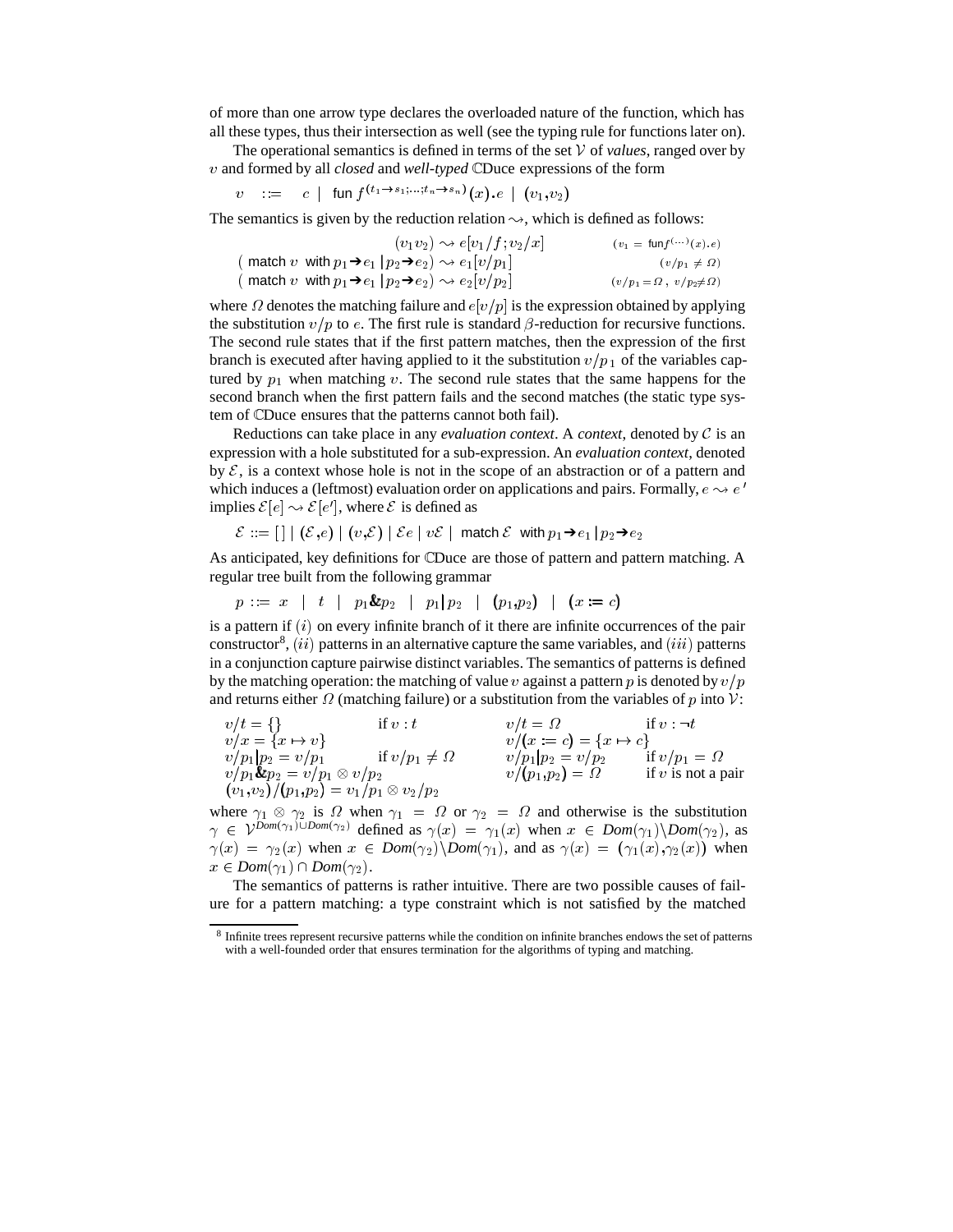$$
\frac{\Gamma \vdash x : \Gamma(x) \quad (\text{var}) \quad \frac{\Gamma \vdash e_1 : t_1 \quad \Gamma \vdash e_2 : t_2}{\Gamma \vdash (e_1, e_2) : t_1 \times t_2} \quad (\text{pair}) \quad \frac{\Gamma \vdash e_1 : t_1 \quad \Gamma \vdash e_2 : t_2}{\Gamma \vdash e_1 e_2 : t_1 \bullet t_2} \quad (\text{app1})}{(\text{for } s_1 \equiv s \land \text{p}_1 \text{, } s_2 \equiv s \land \neg \text{ p}_1 \text{,})}
$$
\n
$$
\frac{\Gamma \vdash e : s \leq \text{p}_1 \text{ s} \lor \text{p}_2 \text{ s} \quad \Gamma, (s_i/p_i) \vdash e_i : t_i}{\Gamma \vdash \text{ match } e \text{ with } p_1 \blacktriangleright e_1 \mid p_2 \blacktriangleright e_2 : \text{V}_{\{i|s_i \not\approx 0\}} t_i} \quad (\text{match})}{(\text{width})}
$$
\n
$$
\frac{(\forall i) \quad \Gamma, (x : t_i), (f : \Lambda_{i=1..n} t_i \rightarrow s_i) \vdash e : s_i}{\Gamma \vdash \text{fun } f^{(t_1 \rightarrow s_1; \dots; t_n \rightarrow s_n)}(x).e : \Lambda_{i=1..n} t_i \rightarrow s_i} (\text{abstr}) \quad \frac{\Gamma \vdash e : s \leq t}{\Gamma \vdash e : t} \quad (\text{subsum})
$$

**Fig. 2.** Typing rules

value, or a pair pattern applied to a value that is not a pair. The alternative pattern  $p_1|p_2$  has a first-match policy: the object is matched against  $p_2$  if and only if the matching against  $p_1$  fails. When a variable x appears on both sides of a pair pattern, the two captured elements are paired together as expressed by the third case of the definition of  $\otimes$ . The default-value pattern  $(x := c)$  usually appears in the righthand side of an alternative pattern to return a default value when the left-hand side fails. The combination of multiply-occurring variables and default-value patterns within recursive patterns allow very expressive captures: for instance, the recursive pattern  $p = (x \& \text{Int}, p) | (x := \text{nil})$  binds x to the sublist of all integers occurring in a heterogeneous list (encoded *à la* lisp) when this is matched against it. On the whole, all a pattern does is to decompose values in subcomponents that are bound to variables and/or matched against types, whence the type driven computation.

Values are also at the basis of the definition of subtyping. Indeed, the key characteristic of Duce (from which all others derive) is that the subtyping relation is defined semantically via a set theoretic interpretation of the types. This interpretation is very easy to define: a type is interpreted as the set of all values that have that type. So for example  $t_1 \times t_2$  is the set of all expressions  $(v_1, v_2)$  where  $v_i$  is a value of type  $t_i$ ;  $t_1 \rightarrow t_2$ is the set of all closed functional expressions fun  $f^{(s_1,\ldots,s_n)}(x)e$  that when applied to a value of type  $t_1$  return a result in  $t_2$ ; union, intersection, and negation of types have the usual set theoretic meaning. This (semantic) interpretation is used to define the (syntactic) subtyping relation: a type  $s$  is a subtype of  $t$  if the interpretation of  $s$  is contained in the interpretation of  $t$ .

Typing rules for CDuce are summarized in Figure 2. For a more detailed explanation the reader can refer to [9]. Rules (*var*), (*pair*), and (*subsum*) are standard. The rule (*appl*) is less common, since one usually expects  $t_1$  to be of the form  $s_1 \rightarrow s_2$  and the rule to infer for the application the type  $s_2$  provided that  $t_2 \leq s_1$ . However because of the presence of boolean combinations t could be for example of the form  $((s_1 \rightarrow u_1) \land$  $(s_2 \rightarrow u_2)$ ). To that end we introduce a partial binary operator on types •. Intuitively  $t \bullet s$  denotes the least type (if it exists) such that  $t \leq s \rightarrow (t \bullet s)$  and the rule (*appl*) does not fail only if the operator is defined (in practice, we subsume  $t_1$  to the least arrow type with domain  $t_2$ ). So, for example, if our function of type  $((s_1 \rightarrow u_1) \land (s_2 \rightarrow u_2))$  is applied to an expression of type  $(s_1 \vee s_2)$ , then the type system will infer that the result of the application has type  $((s_1 \rightarrow u_1) \land (s_2 \rightarrow u_2)) \bullet (s_1 \lor s_2) = (u_1 \lor u_2)$ . Similarly we introduce two projections operators  $\pi_1$  and  $\pi_2$  such that  $\pi_1(t)$  (respectively  $\pi_2(t)$ ) is the least type that makes  $t \leq \pi_1(t) \times 1$  (respectively  $1 \times \pi_2(t)$ ) hold. It is important to note that  $\bullet$ ,  $\pi_1$ , and  $\pi_2$  are all computable (once more see [9]).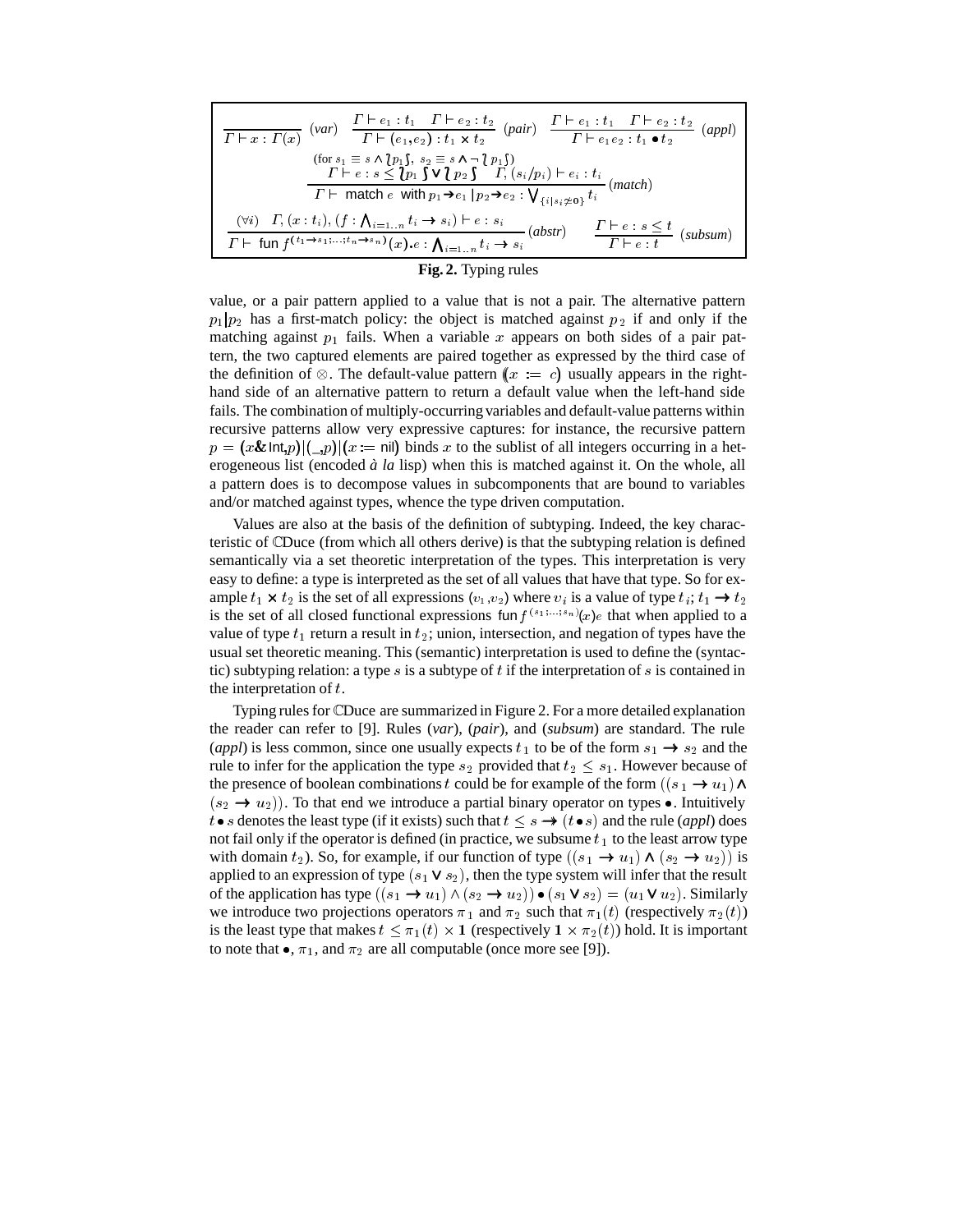Rule (*abstr*) is not very standard, either. It states that a (possibly overloaded) function is typed by the intersection of all the types declared in its interface: we repeat the check for each type in the interface and handle the typing of recursive calls by recording for  $f$  the expected type. Actually the rule in Figure 2, is a simplification of the CDuce rule in [9], the latter is very technical and makes the minimum typing property fail (so that there does not exist a canonical type representing the set of all types of a given expression). However, we will see that this does not affect our analysis and, therefore, that the rule defined in Figure 2 is enough.

Finally the rule (*match*) states that the type of a matching operation is the union of the types of the branches<sup>9</sup>, and for that it uses several auxiliary notations:  $\equiv$  denotes syntactic equivalence of types whereas  $\simeq$  denotes the semantic one ( $s \simeq t$  only if s and t denote the same set of values);  $s/p$  denotes the type environment that assigns types to the capture variables of p when this is matched against a value of type s;  $\llbracket p \rrbracket$  denotes the *type* accepted by  $p$ , that is, the type whose interpretation is the set of all values for which p does not fail:  $p\mathbf{f} = \{v \mid v/p \neq \Omega\}$ . Again,  $\mathbf{f}$  is computable. The type system is sound since it satisfies the subject reduction property: if  $\Gamma \vdash e : t$  and  $e \leadsto^* e'$ , then  $\Gamma \vdash e' : t$  (where  $\leadsto^*$  means "reduces in zero or more steps").

## **3 Non-interference and labels**

The first step toward the definition of our security analysis is the characterization of information flows. In general, these are difficult to define and therefore it is customary to rather characterize their absence via the *non-interference* property: given an expression e, a sub-expression  $e'$  occurring in  $e$  does not interfere with  $e$  if and only if whenever e returns some result, then also every expression obtained from  $e$  by replacing  $e'$  by a different expression yields the same result. Note that this (informal) definition does not involve types and because of that it is unsuitable to describe non-interference for type driven semantics. A definition of non-interference for CDuce transformations must take types into account.

Types have been widely used in previous work on language-based information-flow security (see [18] for a very broad review) and non-interference definitions have been given for typed languages. What is new in our framework is that the essence of the definition of non-interference relies on types. In particular, changing the type of an expression occurrence in a program can change the non-interference properties of that expression occurrence. Therefore our definition of non-interference is stated *with respect to* a type *t*:

**Definition 1 (Occurrence).** Let  $e$  be a CDuce expression. An occurrence  $\Delta$  of  $e$  is a *(root starting) path of the abstract syntax tree of e. If*  $\Delta$  *is an occurrence of e, we use*  $e_{\Delta}$  to denote the sub-expression of  $e$  occurring at  $\Delta$ , and  $\mathcal{C}_{\Delta}^e$   $[$ ] to denote the context *obtained from e by inserting a hole at*  $\Delta$ *. Thus*  $e = C_A^e$   $[e_{\Delta}]$ *.* 

**Definition 2** (Non-interference w.r.t. t). Let  $e$  be a CDuce expression,  $\Delta$  an occur*rence of e, and t a type. The occurrence*  $\Delta$  does not interfere in e with respect to t if and only if for all CDuce values  $v$  and  $v'$ , if  $\varnothing \vdash v'$  t and  $e \leadsto^* v$  then  $\mathcal{C}_\Delta^e[v'] \leadsto^* v$ .

Let  $e$  be the application of a query to an XML document that stores some information of type  $t$  in an element located at  $\Delta$ . We want to define when the query allows one to

<sup>&</sup>lt;sup>9</sup> Precisely, of the branches that have a chance to match, that is those for which  $\frac{1}{2} \neq 0$ . This distinction matters when typing overloaded functions: see [9].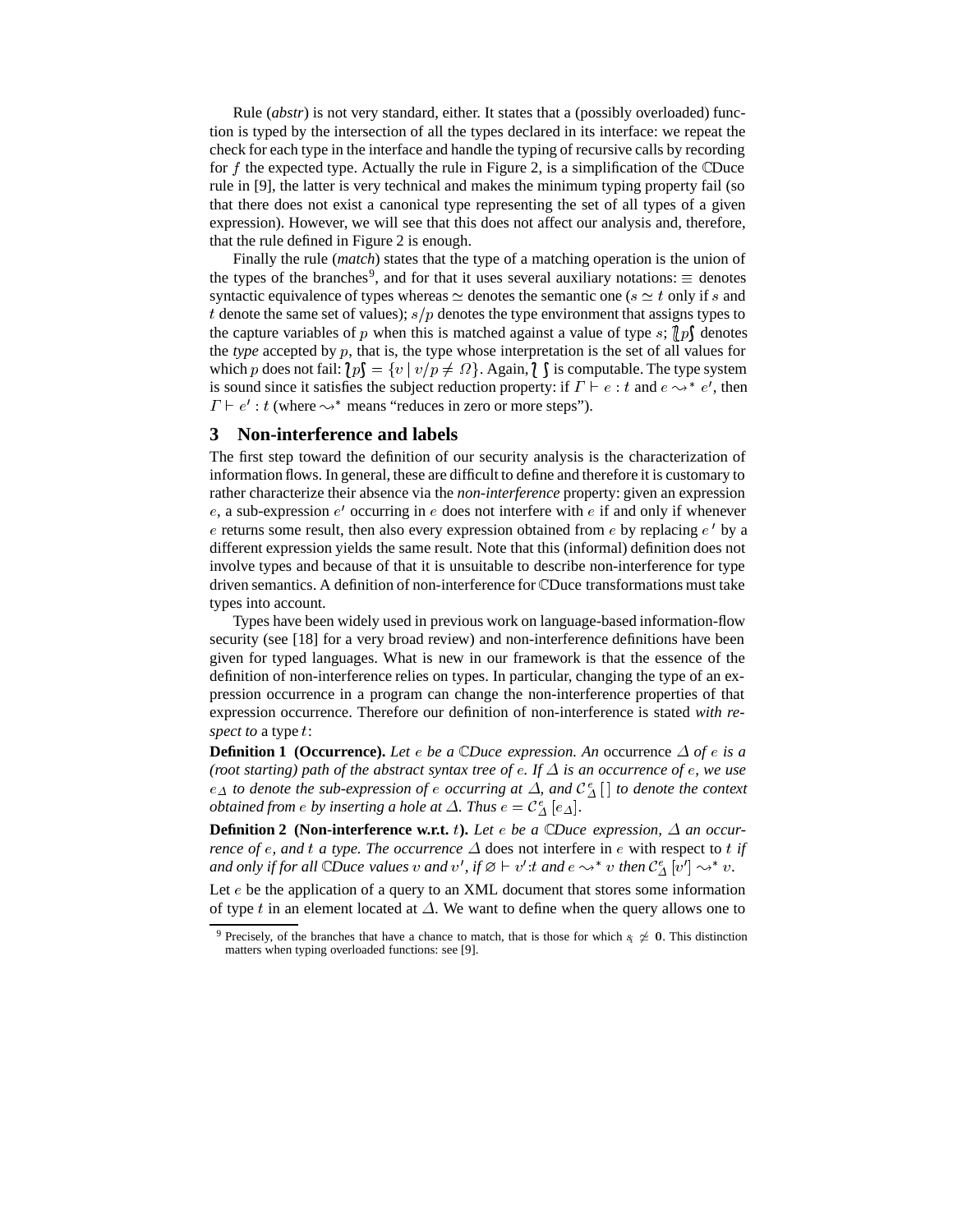infer information about  $\Delta$  more precise than its type. The definition above states that the information stored in  $\Delta$  is not disclosed if the fact of storing any value  $v'$  of type t in  $\Delta$  does not change the result of the query.

The definition is reasonable as it simply encompasses the static knowledge about the type of an occurrence. For instance, on our example it states that a query is safe (i.e. interference free) if and only if it cannot distinguish two documents that contain two different *integers* in corresponding salary elements. Similarly, a query that distinguishes documents with integer salaries from documents in which salaries elements contain boolean values is safe, too<sup>10</sup>: this is reasonable to the extent that such a test cannot in practice be performed as it would contradict the static knowledge we (or an attacker) have of the document. This new definition induces also a very nice interpretation of security, according to which *a transformation is safe if it does not reveal (about confidential data) any information that is not already statically known*.

A last more technical point. In Definition 2 we tested non-interferent occurrences against values rather than against generic expressions. This simplifies the definition inasmuch as we do not have to take into account the typing and the possible capture of variables that are free in the expressions inserted in the context. However, this does not undermine the generality of our definition as shown by Proposition 1:

**Definition 3** (( $\Gamma/\Theta$ )-contexts). Let  $\Gamma$  and  $\Theta$  be type environments, t and t' types, and  $\mathcal{C}[\ ]$  a context.  $\mathcal{C}[\ ]$  is a  $(\Gamma/\Theta,t/t')$ -context if  $\Gamma \ \vdash \ \mathcal{C}[\ ] \ : \ t \ \text{ is provable under the }$ hypothesis that  $\Theta' \vdash [\ ]:t'$  holds for every extension  $\Theta'$  of  $\Theta$ .

**Proposition 1 (Generality).** Let e be a CDuce expression such that  $\Gamma \vdash e : t$ . Let  $\Delta$ be an occurrence that does not interfere in  $e$  w.r.t.  $t'$ . Then for all  $\Gamma'$ ,  $\Gamma''$ , and  $e'$ , if  $\Gamma', \Gamma, \Gamma'' \vdash e' . t', e \leadsto^* v$ , and  $\mathcal{C}_{\Delta}^e$  [] is a  $((\Gamma', \Gamma)/\Gamma'', t/t')$ -context, then  $\mathcal{C}_{\Delta}^e$  [e']  $\leadsto^* v$ .

Our next step consists in defining a way to identify occurrences. This can be easily obtained by marking CDuce expressions by security labels. Thus we define CDuce  $\mathcal{L}$ obtained from CDuce by adding expressions of the form " $\ell_t$  : e", where t is a type and  $\ell$  is a metavariable ranging over a set  $\mathcal L$  of labels. As anticipated labels are indexed by types that record the static knowledge of the expression at issue. The type is used to verify non-interference of the expression. This is considered not to interfere with a given computation if the fact of making the labeled occurrence vary over the values of the type specified by the label does not affect the final result of the computation.

Of course, this is sensible only if the fact of making the occurrence vary over such a type yields well-typed expressions. In other terms, as suggested by Proposition 1, the type indexing a label must be a viable type for the expres-

sion marked by the label. In order to formalize this property we endow  $CDuce_{\mathcal{L}}$  with a type system formed by all the typing rules of CDuce, summarized in Figure 2, plus the one on right.

 $\vee$ ,  $\vee$ ,  $\vee$ ,  $\vee$ 

By definition a  $CDuce<sub>f</sub>$  expression is a  $CDuce$  expression where some subexpressions are marked by a list of labels. We call *strip* the function that transforms the former into the latter by erasing all the lists of labels and we denote if by  $\vert \cdot \vert$ .

Technically, we consider the syntax of  $\mathbb{C}$ Duce  $\mathcal{L}$  as a description of a decoration of the syntax tree of  $e$  in the sense that the (lists of) labels are not nodes of the syntax

<sup>&</sup>lt;sup>10</sup> More interestingly, had we defined salaries to be of type <salary>[1600--\*], then also the query Q2 would result safe (i.e. interference free).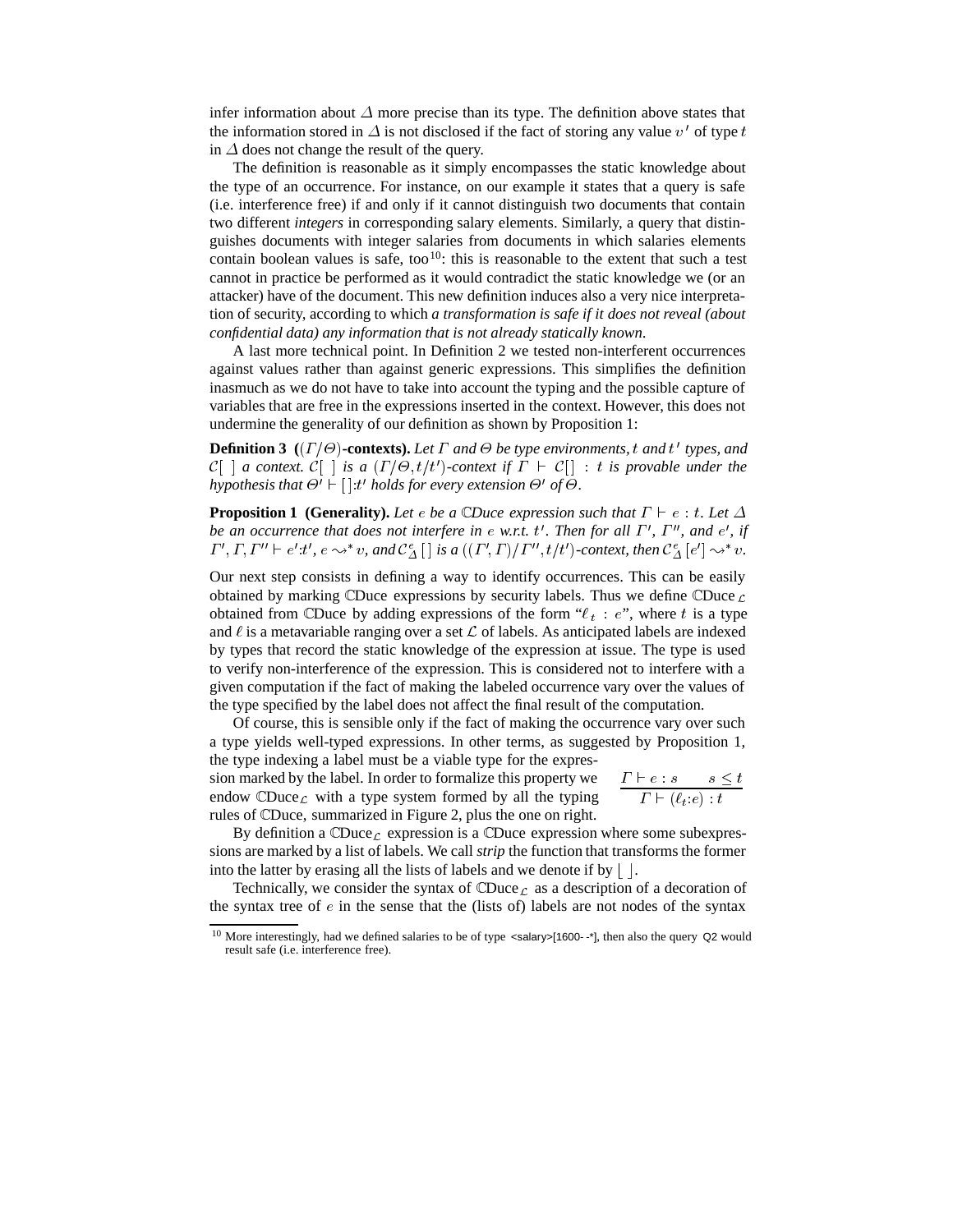trees but tags marking these nodes.<sup>11</sup> The reason for this choice is that in this way the same path  $\Delta$  denotes an occurrence of a CDuce  $\epsilon$  expression and the corresponding occurrence in the stripped expression. In this way we avoid to define complex mappings between occurrences of expressions in  $CDucc_{\mathcal{L}}$  and the corresponding ones in the stripped version. In particular this makes the following property hold

**Proposition 2.** Let  $e$  be a  $CDucc_{\mathcal{L}}$  term with an occurrence  $\Delta$ , then  $(i)$   $\lfloor e_{\Delta} \rfloor = \lfloor e \rfloor_{\Delta}$ and (ii)  $\lfloor \mathcal{C}_{\Delta}^e[e_{\Delta}] \rfloor = \mathcal{C}_{\Delta}^{\lfloor e\rfloor}[\lfloor e \rfloor]_{\Delta}$ 

which yields a simpler statement of the non-interference theorem (Theorem 2).

## **4 Security analysis**

Our analysis is defined by endowing  $CDuce_{\mathcal{L}}$  with an operational semantics defined so that (*i*) it preserves CDuce semantics on stripped terms  $(e \leadsto^* v \Rightarrow [e] \leadsto^* [v])$ and  $(ii)$  label propagation provides a sound non-interference analysis for CDuce expression (i.e., if a label is not propagated, then the labeled expression does not interfere with the result). It is not difficult to define a trivially sound analysis (just propagate all labels)<sup>12</sup>. The hard task is to define a fine-grained analysis that propagates as few labels as possible. Needless to say that the core of the definition is label propagation in pattern matching, where several kinds of information flows are possible:

- Direct (or "explicit") information flows, due to the binding of labeled expressions to variables, such as in: match e with <worker>[ x y <salary>[**z**] ] ➔ ... **z**... | ... where the value of the salary is bound to **z** and flows through it into the first branch expression.
- Indirect (or "implicit") information flows due to patterns: the information flows by the deconstruction of the matched value and/or the satisfaction of type constraints, such as in: match e with <worker>[ $x$  y <salary>[1--900]]  $\rightarrow e_1$  | ... where the information of the range of the salary flows into **e**<sub>1</sub>.
- Indirect information flows due to use of a first match policy: information can be acquired from the failure of the previous branch:

match e with <worker>[ $x$  y <salary>[1--900]]  $\rightarrow e_1$  |  $\rightarrow e_2$ 

where the information that the salary value is *not* in (1--900) flows into **e**<sub>2</sub>.

The last example also shows that non-interference is undecidable as the non-interference of the value of the salary element is equivalent to deciding the equivalence of  $e_1$  and  $e_2$  (CDuce is Turing-complete).

Once we have established whether a label must be propagated or not, here comes the problem to decide with which type we have to decorate it so as not to infringe subject-reduction. Consider the example of the application of a labeled function value to another value:  $(\ell_{s\to t}:v_1)v_2$ . Surely the function, seen as a piece of data, interferes with the computation. Therefore its label must be propagated. A sound solution is to reduce the application to  $\ell_u$ :  $(v_1v_2)$ , for a suitable choice of u. Here the choice for u is easy: the type system ensures that  $v_2$  is of type s therefore it suffices to take  $u = t$ . When the type of the label is not an arrow but a generic type  $t'$ , then we resort to the  $\bullet$ operator and set u equal to  $t' \bullet s'$  for some s' such that  $v_2 : s'.$ 

<sup>&</sup>lt;sup>11</sup> More formally we consider that a  $CDuce_{\mathcal{L}}$  term denotes a pair formed by a  $CDuce$  term and a map from the (root starting) paths of the abstract syntax tree of the term to possibly empty lists of labels.

<sup>&</sup>lt;sup>12</sup> The analogous trivially complete analysis is the one that does not propagate any label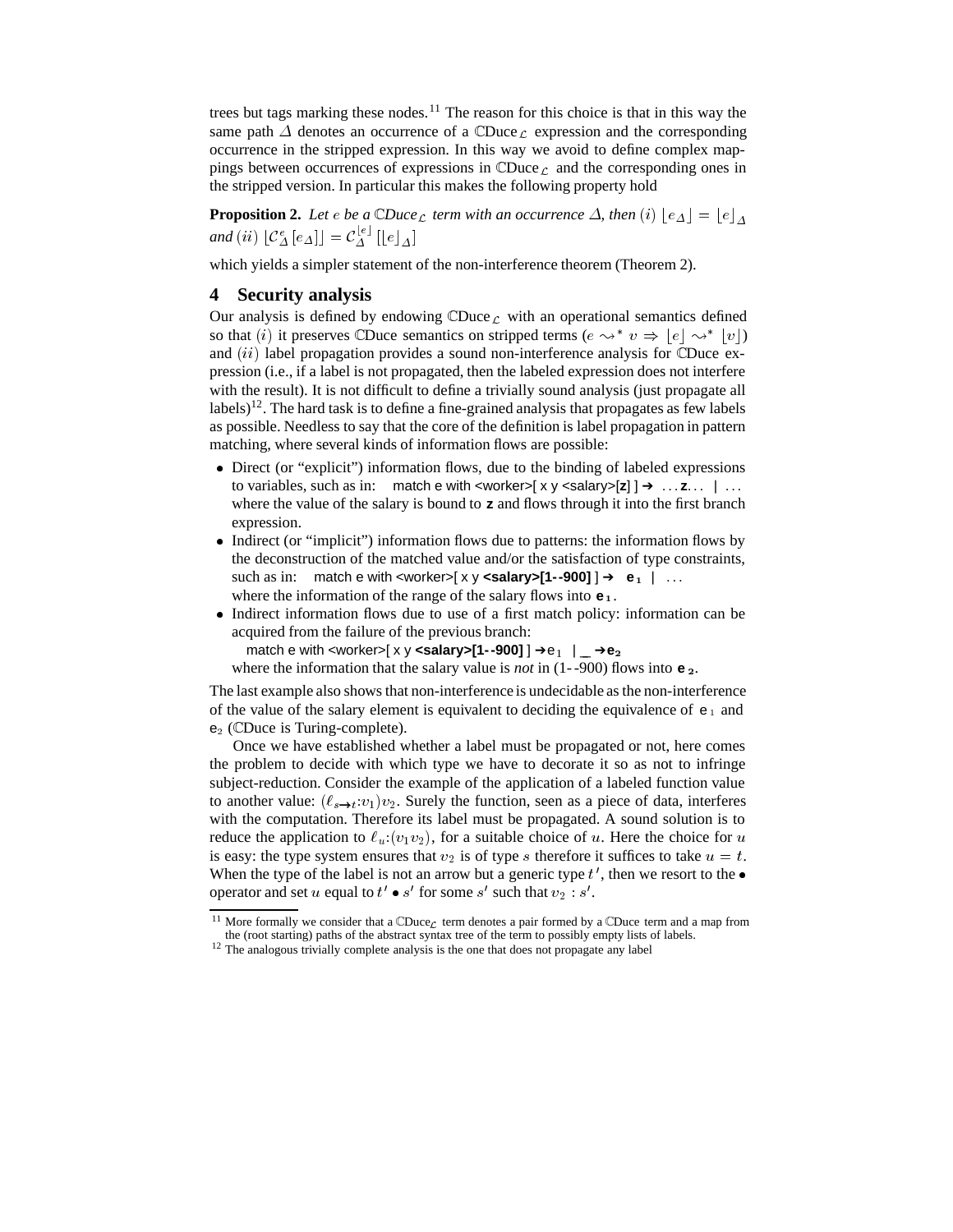$$
\begin{array}{ll}\n\text{if } \mathbf{z} = \mathbf{z}_{0k} \\
\text{if } \mathbf{z} = \mathbf{z}_{0k} \\
\text{if } \mathbf{z} \in \mathbf{z}_{0k} \\
\text{if } \mathbf{z} \in \mathbf{z}_{0k} \\
\text{if } \mathbf{z} \in \mathbf{z}_{0k} \\
\text{if } \mathbf{z} \in \mathbf{z}_{0k} \\
\text{if } \mathbf{z} \in \mathbf{z}_{0k} \\
\text{if } \mathbf{z} \in \mathbf{z}_{0k} \\
\text{if } \mathbf{z} \in \mathbf{z}_{0k} \\
\text{if } \mathbf{z} \in \mathbf{z}_{0k} \\
\text{if } \mathbf{z} \in \mathbf{z}_{0k} \\
\text{if } \mathbf{z} \in \mathbf{z}_{0k} \\
\text{if } \mathbf{z} \in \mathbf{z}_{0k} \\
\text{if } \mathbf{z} \in \mathbf{z}_{0k} \\
\text{if } \mathbf{z} \in \mathbf{z}_{0k} \\
\text{if } \mathbf{z} \in \mathbf{z}_{0k} \\
\text{if } \mathbf{z} \in \mathbf{z}_{0k} \\
\text{if } \mathbf{z} \in \mathbf{z}_{0k} \\
\text{if } \mathbf{z} \in \mathbf{z}_{0k} \\
\text{if } \mathbf{z} \in \mathbf{z}_{0k} \\
\text{if } \mathbf{z} \in \mathbf{z}_{0k} \\
\text{if } \mathbf{z} \in \mathbf{z}_{0k} \\
\text{if } \mathbf{z} \in \mathbf{z}_{0k} \\
\text{if } \mathbf{z} \in \mathbf{z}_{0k} \\
\text{if } \mathbf{z} \in \mathbf{z}_{0k} \\
\text{if } \mathbf{z} \in \mathbf{z}_{0k} \\
\text{if } \mathbf{z} \in \mathbf{z}_{0k} \\
\text{if } \mathbf{z} \in \mathbf{z}_{0k} \\
\text{if } \mathbf{z} \in \mathbf{z}_{0k} \\
\text{if } \mathbf{z} \in \mathbf{z}_{0k} \\
\text{if } \mathbf{z} \in \mathbf{z}_{0k} \\
\text{if } \mathbf{z} \in \mathbf{z}_{0k} \\
\text{if } \mathbf{z} \in \mathbf{z
$$



Formally, we start by  $(i)$  defining  $CDucc_{\mathcal{L}}$  values, which are obtained by adding to the definition of CDuce values the production  $v := \ell_t : v$ ; (*ii*) defining the semantics of  $v/t$  for the new values in the following case:  $(\ell_t : (v_1, v_2)) / (p_1, p_2) = v_1 / p_1 \otimes v_2 / p_2$ ; and  $(iii)$  adding to evaluation contexts the production  $\mathcal{E} ::= \ell_t : \mathcal{E}$ . Note however that we do not define a pattern for labels, as we want labels to describe information flow, rather than to affect it.

Next we define the operator " $\mathbf{f}$ " that calculates the set of labels that must be propagated at pattern matching. More precisely,  $e \llbracket p$  denotes the list of all labels that must be propagated when matching expression  $e$  against pattern  $p$ , and is defined in Figure 3 (where "@" and "::" are the "append" and "cons" list operators, respectively). This definition forms the core of our analysis, therefore it is worth explaining it in some details. Let  $\mathcal{L}(e)$  denote the set of labels occurring in e, then all the labels in  $v \# p$  are contained in  $\mathcal{L}(v)$ . The idea is to collect in  $v$   $/p$  all the labels that mark expressions whose value *may* affect the result of the matching. Intuitively, the definition of " $\parallel \parallel$ " must ensure that if a label  $\ell$  in  $\mathcal{L}(v)$  is not in  $v/p$ , then for all  $v'$  obtained by substituting in v some  $\ell$ -labeled occurrences by "admissible" (i.e. that respect the type constraints indexing  $\ell$ ) values, the match  $v'/p$  either always succeeds or always fails.<sup>13</sup>

The first two cases in Figure 3 are the easiest ones insofar as variables and defaultvalue patterns always succeed; therefore no label needs to be propagated.

Matching a constant is also simple as there is no label to propagate. Note, however, that we use an index to distinguish two different cases of non-propagation: the case in which labels are not propagated because the pattern always fails  $(\emptyset_{\text{fail}})$  and the case

<sup>&</sup>lt;sup>13</sup> However, this is not enough to ensure non-interference: for instance consider  $(\ell_{\text{cool}} : v)$  //(true  $\&(x :=$ 1)) (false  $\&(x:=0)$ ) which always succeeds.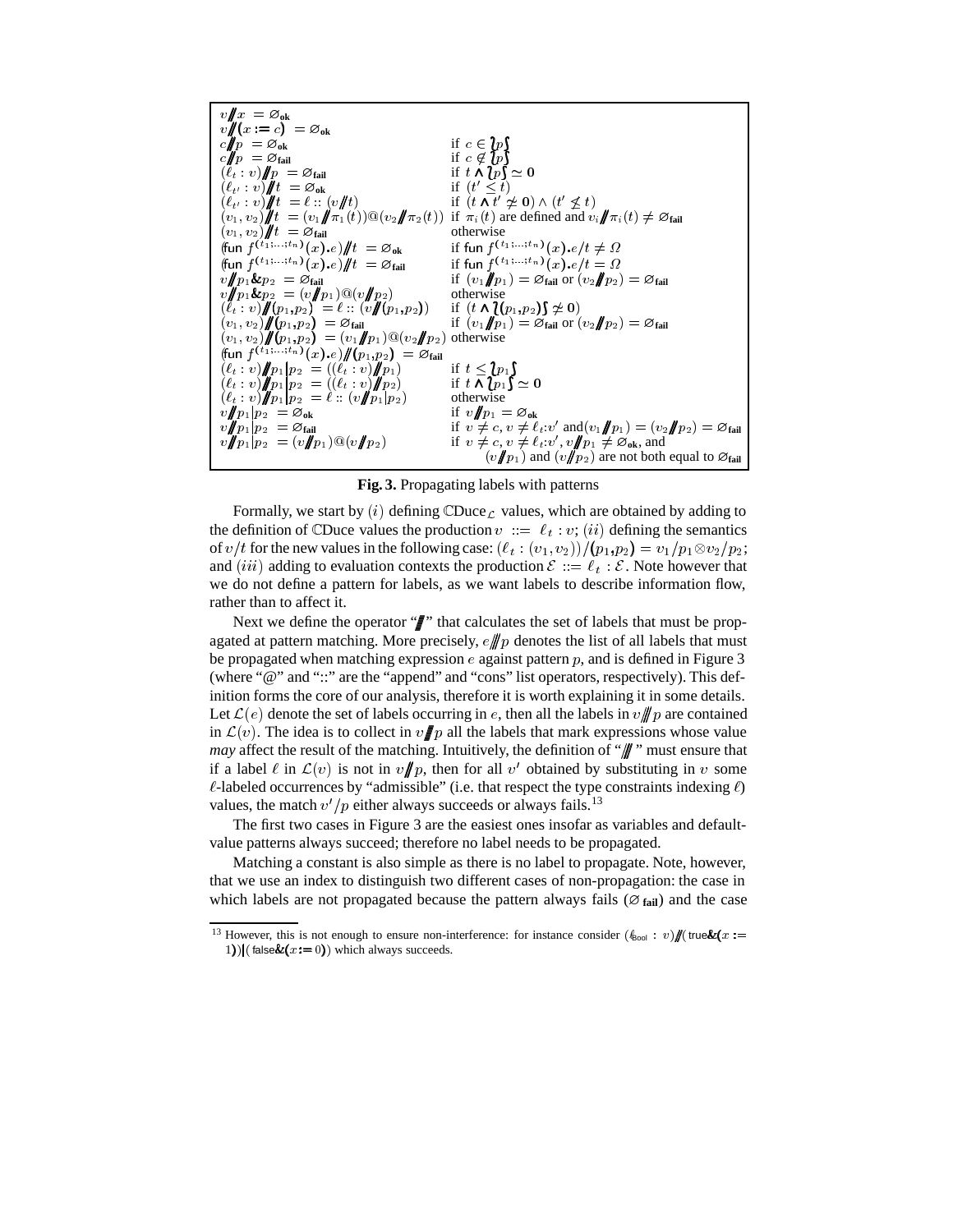in which they are not propagated because the pattern always succeed ( $\varnothing_{ok}$ ). When we match a labeled value against a pattern  $p$  and the type of the label does not intersect the type accepted by  $p$ , then we know that making  $v$  varying over  $t$  always fails.

The case for a type constraint pattern is the key one, as CDuce's pattern matching is nothing but a highly sophisticated type-case with capture variables: if  $t' \wedge t \simeq 0$ , then we are in the previous case so  $v/t$  always fails; if  $t' \leq t$ , then for every v of type  $t', v/t$ always succeeds so no label is propagated; otherwise, for all  $v'$  in the intersection of  $t$ and  $t'$   $v'/t$  succeeds, while for  $v'$  in their difference it fails, thus we propagate  $\ell$  and check for other labels.

When the matched value is a pair then we propagate the union of the labels propagated by matching each sub-value against the corresponding projection of  $t$  provided that:  $(i)$  the projections are defined, because otherwise we are matching a pair against a type with no product among its super-types (e.g.,  $s \rightarrow t$ ) and the pattern always fails, and  $(ii)$  none of the two sub-matching fails, because the whole pattern would then fail and therefore it would be silly to propagate the labels of the other component. Note that this case uses the distinction between  $\varnothing_{ok}$  and  $\varnothing_{fail}$ , the other cases being in conjunction and pair patterns—which fail if any sub-check fails—and in disjunction patterns—which fail if both sub-checks fail—. Since there is no pattern that deconstructs functions, these can be soundly matched only against types (or captured). Note however that the type of a function value is fixed by its interface. Therefore even if we make labeled expressions occurring in the function vary, this does not affect the type of the function, ergo the result of pattern matching. For this reason (fun  $f^{(t_1,\ldots,t_n)}(x).e/\!\!/t$ is dealt in the same way as constant values. The cases of conjunction patterns as well as those for pair patterns need no particular insight. It may be worth just noticing that in the first case of pair patterns  $\ell$  is propagated also when the pattern always succeeds (i.e.  $t \leq (p_1, p_2)$ ) as the simple fact of deconstructing the pair may yield interference <sup>14</sup>.

The cases for alternative patterns are more interesting as they take into account the use of the first match policy. In particular in the first two equations for match, propagation is calculated only on  $p_1$  or  $p_2$  according to whether the first match always succeeds or always fails. If instead the result cannot be determined with certainty, then the label is propagated and the search for other labels is continued on  $v$ . All remaining rules are straightforward.

Now that we have determined the labels to propagate we have to choose the type constraints to decorate them with. Let L be a list  $[\ell^1 \ell^2 \dots \ell^n]$  of labels, t a type, and e an expression, we use the notation  $(L)_t$ :  $e$  to denote the expression  $\ell_t^1 : \ell_t^2 : \ldots \ell_t^n : e$ obtained by prefixing  $e$  by the  $t$ -indexed labels in  $L$ . This notation is used to index the labels deduced by " $\mathbf{F}'$ " and define the operational semantics of  $\mathbb{C}$ Duce  $\mathbf{c}$  as follows (a better definition can be found in the on-line extended version available atwww.cduce.org):

| $v_1v_2 \rightsquigarrow e[v_1/f; v_2/x]$                                                                                                | if $v_1 = \text{funf}^{(-)}(x).e$                                                    |  |
|------------------------------------------------------------------------------------------------------------------------------------------|--------------------------------------------------------------------------------------|--|
| $(\ell_t : v_1)v_2 \rightsquigarrow \ell_{t\bullet s} : (v_1v_2)$                                                                        | if $\varnothing$ $\vdash$ $v_2$ : s and $t \bullet s$ is defined                     |  |
| match v with $p_1 \rightarrow e_1   p_2 \rightarrow e_2 \rightarrow (v \mathbf{p}_1)_t : e_1 [v/p_1]$                                    | if $v/p_1 \neq \Omega$ and $\varnothing \vdash e_1[v/p_1] : t$                       |  |
| match v with $p_1 \rightarrow e_1   p_2 \rightarrow e_2 \rightarrow (v \mathbf{N} p_1 \mathbf{S})_t : (v \mathbf{N} p_2)_t : e_2[v/p_2]$ | if $v/p_1 = \Omega$ , $v/p_2 \neq \Omega$<br>and $\varnothing \vdash e_2[v/p_2] : t$ |  |
|                                                                                                                                          |                                                                                      |  |

The rule for "unlabeled" applications does not change, while the one for applications

<sup>&</sup>lt;sup>14</sup> For example, consider  $(\ell_{\mathsf{Bool} \times t}:v)$   $\#$  ( (true& $(x:=1))$ ) (false& $(x:=0)$ ), \_)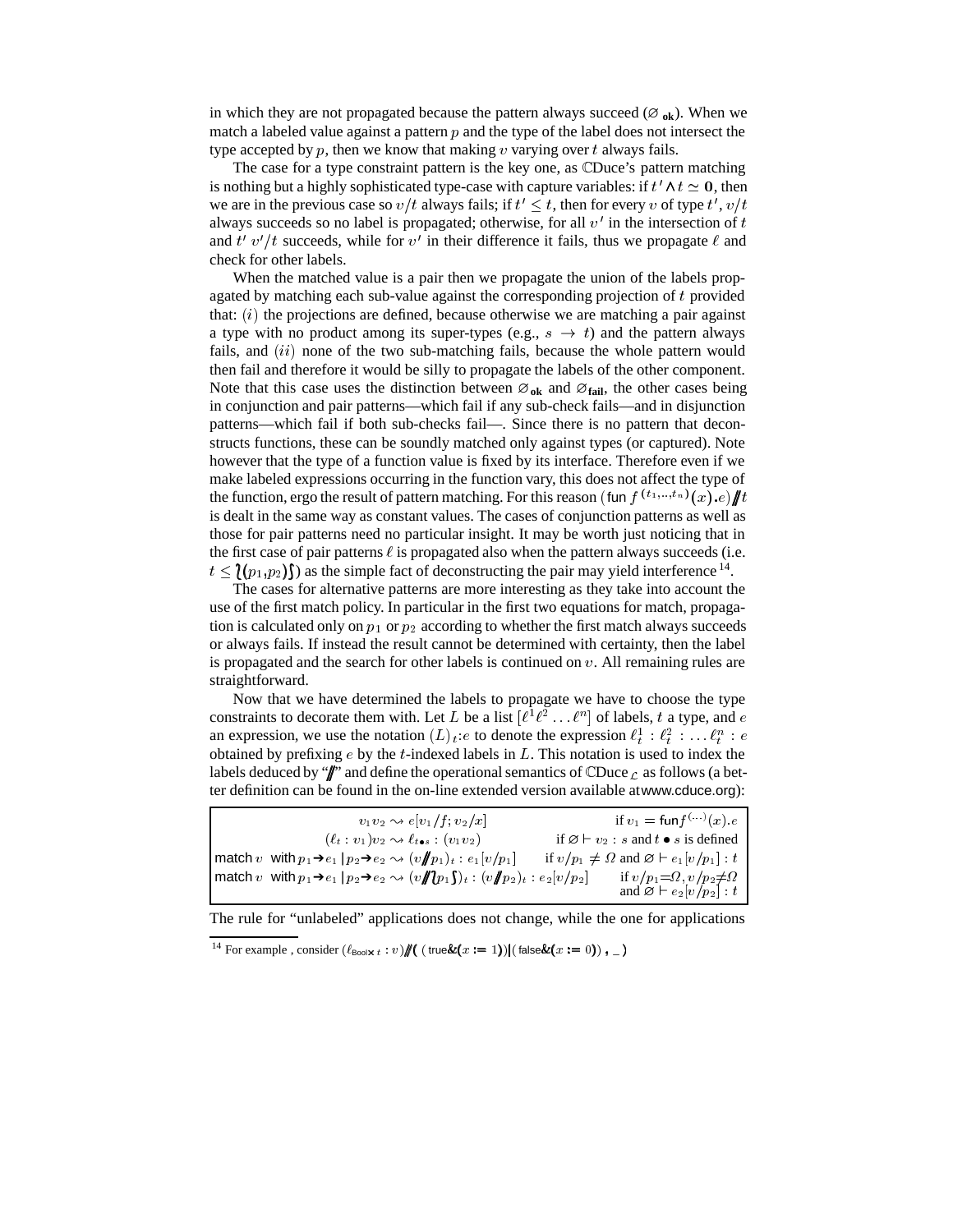| <company><br/><worker><br/><surname><math>m_{\text{String}}</math>:"Durand"<br/><math>\le</math>name<math>&gt;n_{\text{String}}</math>:"Paul"<br/><math>\epsilon</math>salary&gt;[<math>\ell_{\text{int}}</math>:6500]<br/><worker>l<br/><surname><math>m_{\text{String}}</math>:"Dupond"<br/><math>\triangle</math>name<math>&gt;n_{\text{String}}</math>:"Jean"<br/><math>\langle</math>salary&gt;[<math>\ell_{\text{Int}}</math>:1800]<br/><worker>[<br/><math>\le</math>surname&gt;<math>m</math><sub>String</sub>:"Martin"<br/><math>&lt;</math>name<math>&gt;</math><math>n_{\text{String}}</math>:"Jules"<br/><math>\langle</math>salary&gt;[<math>\ell_{\text{Int}}</math>:1200]</worker></surname></worker></surname></worker></company> | <company><br/><worker>l<br/><surname><math>m_{\text{String}}</math>:"Durand"<br/><math>&lt;</math>name<math>&gt;</math><math>n_{\text{String}}</math>:"Paul"<br/><worker>l<br/><math>\le</math>surname<math>\ge m</math><sub>String</sub>: "Dupond"<br/><math>&lt;</math>name<math>&gt;</math><math>n_{\text{String}}</math>:"Jean"<br/><worker>l<br/><math>\le</math>surname<math>\ge m</math><sub>String</sub>: "Martin"<br/><math>\alpha</math> <name><math>n_{\text{String}}</math>:"Jules"</name></worker></worker></surname></worker></company> | <company><br/><math>(\ell_{\textsf{&lt;}workers} \textsf{Surname Name}]</math><br/><worker>l<br/><math>\le</math>surname&gt;<math>m_{\text{String}}</math>: "Durand"<br/><math>&lt;</math>name<math>&gt;</math><math>n_{String}</math>"Păul"<br/>√cworker&gt;[Surname Name] -<br/><worker><br/><math>\le</math>surname<math>\ge m</math><sub>String</sub>: "Dupond"<br/><math>\le</math>name&gt;<math>n_{\text{String}}</math>:"Jean"</worker></worker></company> |
|---------------------------------------------------------------------------------------------------------------------------------------------------------------------------------------------------------------------------------------------------------------------------------------------------------------------------------------------------------------------------------------------------------------------------------------------------------------------------------------------------------------------------------------------------------------------------------------------------------------------------------------------------------------------------------------------------------------------------------------------------|-------------------------------------------------------------------------------------------------------------------------------------------------------------------------------------------------------------------------------------------------------------------------------------------------------------------------------------------------------------------------------------------------------------------------------------------------------------------------------------------------------------------------------------------------------|-------------------------------------------------------------------------------------------------------------------------------------------------------------------------------------------------------------------------------------------------------------------------------------------------------------------------------------------------------------------------------------------------------------------------------------------------------------------|
|---------------------------------------------------------------------------------------------------------------------------------------------------------------------------------------------------------------------------------------------------------------------------------------------------------------------------------------------------------------------------------------------------------------------------------------------------------------------------------------------------------------------------------------------------------------------------------------------------------------------------------------------------------------------------------------------------------------------------------------------------|-------------------------------------------------------------------------------------------------------------------------------------------------------------------------------------------------------------------------------------------------------------------------------------------------------------------------------------------------------------------------------------------------------------------------------------------------------------------------------------------------------------------------------------------------------|-------------------------------------------------------------------------------------------------------------------------------------------------------------------------------------------------------------------------------------------------------------------------------------------------------------------------------------------------------------------------------------------------------------------------------------------------------------------|

**Fig. 4.** Labeled XML document and the results of queries Q1 and Q2.

of a labeled function changes as we explained early in this section. Matching clearly is the key rule. Branch selection is performed as in CDuce but the labels determined by  $\mathcal{W}$ and indexed by the type of the reductum are prepended to the result. In particular if the first branch is selected, then we just propagate the labels in  $v \cdot \text{min} p_1$ , as the second pattern is not even checked. But if the second branch is selected then the result is prepended by both  $v/p_2$  and  $v/p_1$ . while the first set of labels highlights the first of the two kinds of indirect flows present in CDuce, namely, those due to pattern matching, the second set of labels fingers the other kind of flows possible in CDuce, that is those generated by branch dependency induced by first match policy. Since we selected the second branch  $e_2$  knows that  $p_1$  failed and, therefore, that the matched value  $v$  does not belong to (the semantic interpretation of) the type  $[p]$ . Therefore, we must also propagate all those labels in  $v$  whose content can be (even partially) deduced from the failure of  $p_1$ . By definition these are the labels of  $v \cdot \cdot \cdot (a_1 \cdot b_2)$  or equivalently (see Lemma 2) of  $v \cdot \cdot \cdot (a_1 \cdot b_2)$ .

The reduction semantics we obtain is non deterministic since in case of reduction of a pattern matching or of a labeled function we resort to the type system for determining the type decoration of the reductum's labels (and we know that CDuce type system does not enjoy the minimum typing property). As a matter of facts, we have not described a single analysis but a whole family of analyses. This is slightly annoying from a theoretical viewpoint since we have to prove that *all* of them are sound so that, in practice, we can use any of them. However this has no consequence under the practical aspect: first, since we deal with a finite number of labels and types it is always possible to find the best analysis; second, since this problem already resides in the CDuce type system a choice was already made by the implementation. So we follow the implementation of CDuce and use in Figures 3 and in the operational semantics of CDuce  $\mathcal{L}$  the types inferred by the CDuce's type-checker: we end up with the best analysis (in the family described above) that is sound with the current implementation of CDuce.

Let us finally apply the analysis to the queries of Section 1. In order to trace how information of each data flows in the queries, we label the content of each sub-element of <worker> elements by a different label as shown on the left expression of Figure 4. The results of the analysis of Q1 and Q2 respectively are the central and right expressions in Figure 4.<sup>15</sup> Note that Q1 propagates only the labels of name and surname (the

<sup>15</sup> Sequences are encoded by right associative nested pairs ended by 'nil, XML elements <tag *attributes*> become triples ('tag, (attributes, s)), while transform is obtained by iterating matching expressions on the elements, and encapsulating the results into a sequence.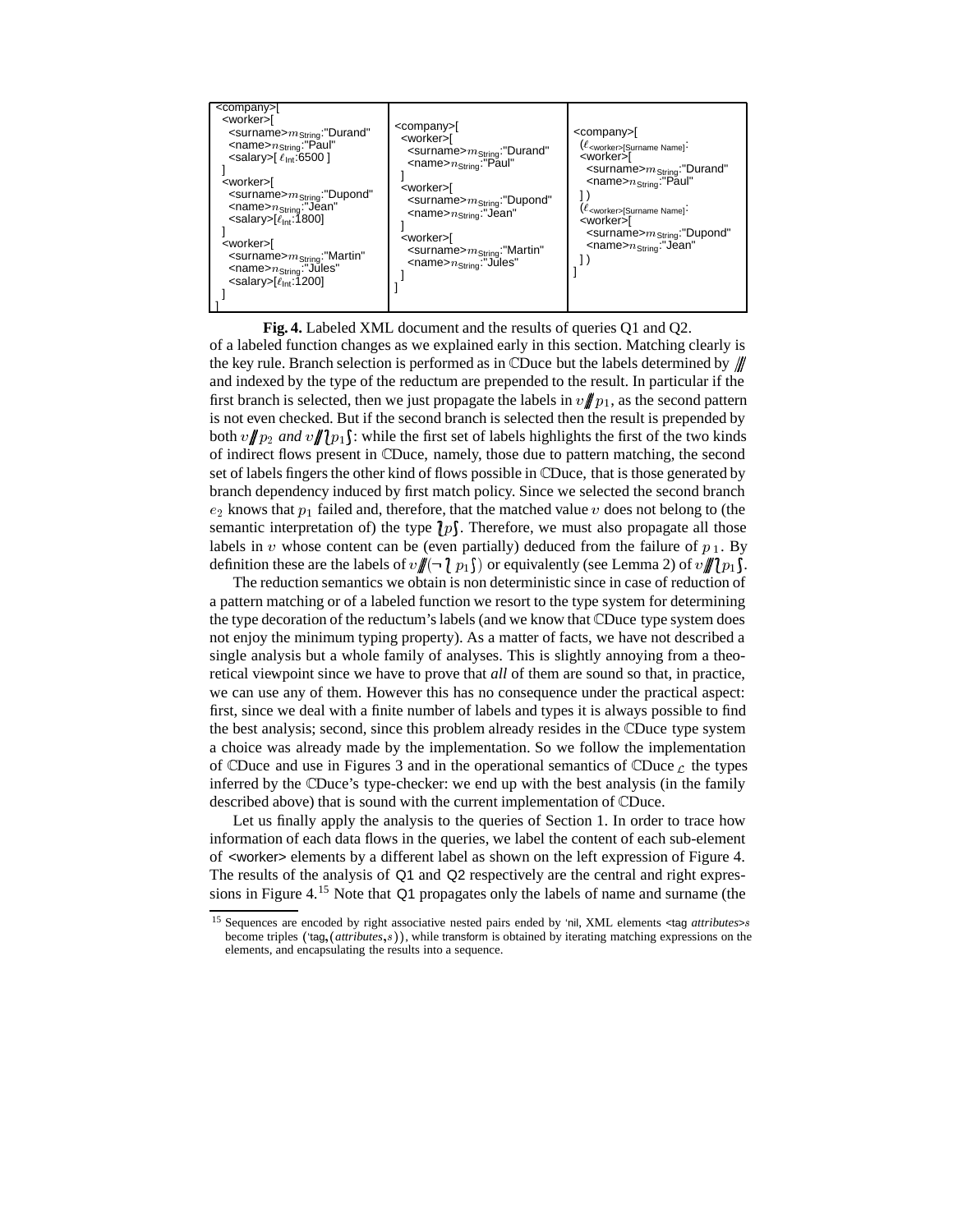propagation is a consequence of an explicit flow), thus the analysis has correctly indicated that it is safe. The analysis of Q2 instead propagates also the salary label and therefore is rejected as insecure. The propagation of  $\ell$  <worker>[Surname Name] is caused by the " $\parallel$ " in the first match rule in  $CDuce_{\mathcal{L}}$ " soperational semantics. In particular when matching the pattern of transform against an element, the third rule for pairs in Figure 3 decomposes the test over each projection, one of which calculates, say in the first loop,  $\ell_{\text{Int}}$ : 6500) *N* MoreThanMe which by the second rule for types in Figure 3 is equal to  $\ell$ . Note also how the position of the label denotes different kinds of properties: for example we specified  $\langle$  -salary>[ $\ell$  :1200] since we wanted to capture only transformations that depended on the content of the salary element, while if we rather had specified  $\ell$ : <salary>[1200] we would have captured also transformations that test the presence of this element (in the case it were optional).

We want to stress that our analysis can check very complex security entailments. As explained in the introduction, the independence of the result from salary can also be ensured by access control techniques or by stripping salary values from the source document. However, our technique allows one to check that even if a query can access both salaries and names it cannot correlate them. To that end it just suffices to verify that the presence of a m or of a n label in the result implies the absence of the  $\ell$  label, and vice-versa. According to this policy query Q1 would be accepted since  $\ell$  does not occur in the result while query Q2 would be rejected since all the three labels are in the result. A query that plainly returned the list of all salaries (without any name or surname) or some statistic about them, would be considered safe, too. More generally, by using label propagation and some logic (e.g. propositional one) on labels we can define complex security policies whose verification, trivial in our technique, would be very hard (if not impossible at all) by standard access control techniques, as we show in Section 6.

Finally, we can recast the analysis scenarios we outlined in the introduction (Figure 1) to the present setting. A sound static analysis for our system is an analysis that computes labels that will be surely absent from result of the dynamic analysis, while a complete static analysis will determine labels that will be surely present in the same result. Therefore, here completeness is stated with respect to the dynamic analysis rather than with respect to the non-interference property. With that respect the work presented here constitutes the cornerstone of the outlined architecture.

#### **5 Properties**

In this section we briefly enumerate the various properties of our approach. For space reasons proofs and less important lemmas are omitted or just sketched. They are all reported in extended version of the article available on-line.

In what follows, when we state that  $e$  is a CDuce or CDuce  $\mathcal{L}$  expression we implicitly mean that  $e$  is a *well-typed* (CDuce or  $CDucc_{\mathcal{L}}$ ) expression.

**Lemma 1** (Strip). Let e be a CDuce<sub>L</sub> expression. If  $e \rightsquigarrow^* e'$ , then  $|e| \rightsquigarrow^* |e'|$ .

This lemma has two important consequences, namely  $(i)$  that  $\mathbb{C}$ Duce  $\mathcal{L}$  is a conservative extension of CDuce with respect to the reduction theory, and  $(ii)$  that despite being nondeterministic the reduction of  $\mathbb{C}Ducc_{\mathcal{L}}$  preserves the semantics of  $\mathbb{C}Ducc$  programs:

**Corollary 1.** Let e be a  $\mathbb{C}Ducc_{\mathcal{L}}$  expression. If  $e \sim e'$ , and  $e \sim e''$ , then  $\lfloor e' \rfloor = \lfloor e'' \rfloor$ .

The soundness of  $CDuce_{\mathcal{L}}$  type system is proved by subject reduction and is instrumental to the soundness of the analysis.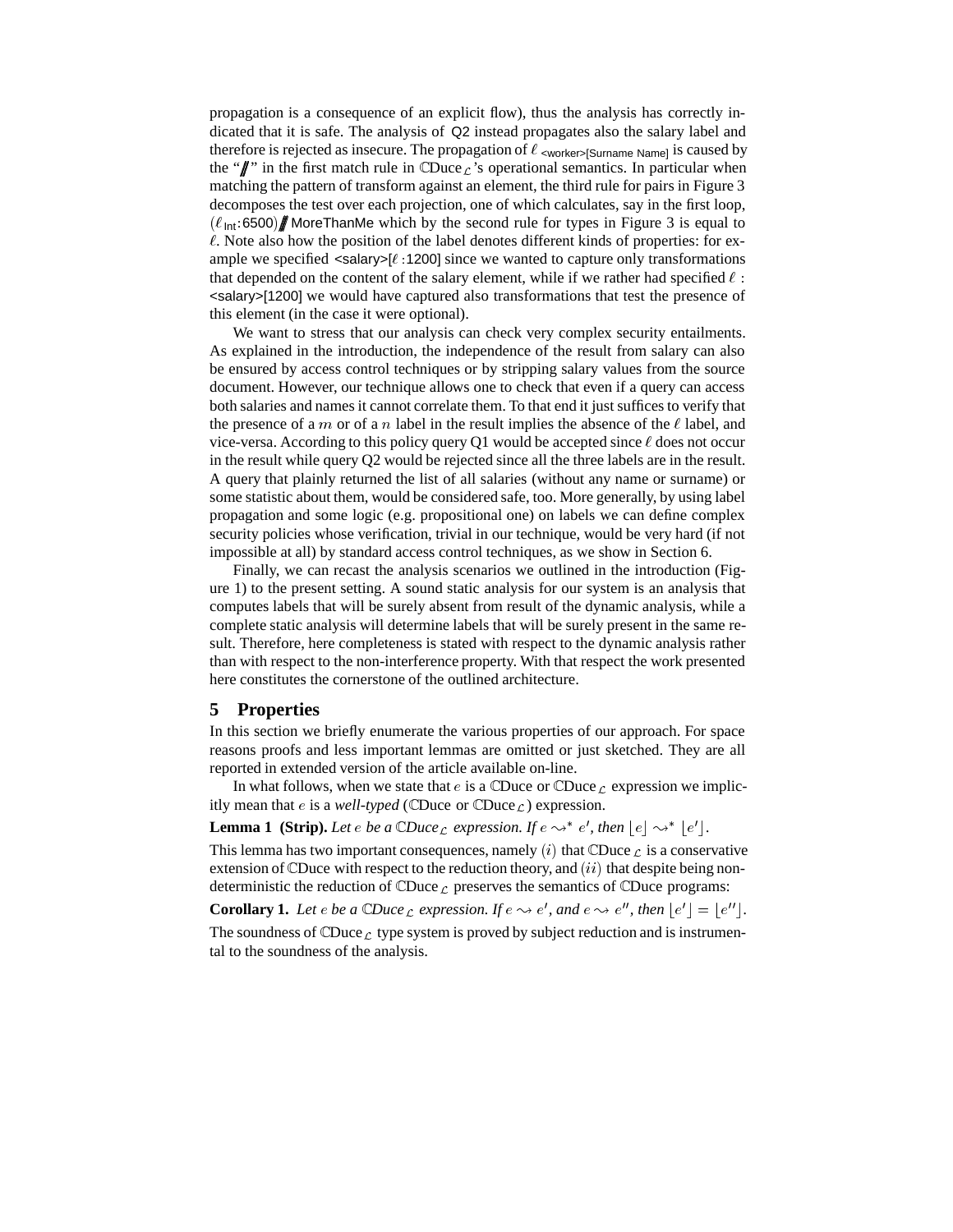**Theorem 1 (Subject reduction).** Let  $e$  be a  $CDuce \textit{c}$  expression. If  $\Gamma \vdash e : t$  and  $e \rightsquigarrow^* e',$  then  $\Gamma \vdash e' : t$ .

The next lemma is useful to understand the match reduction rules of  $\mathbb{C}$ Duce  $\mathcal{L}$ .

**Lemma 2.** For every value v and type t,  $(v \mid x) = (v \mid -1)$  (modulo the indexes of  $\varnothing$ )

In order to prove non-interference we need two lemmas, one that characterizes  $\parallel\!\!\parallel$  and a second that is the non-interference counterpart of the standard substitution lemma in typed  $\lambda$ -calculi:

**Lemma 3.** Let p be a pattern, v a CDuce  $\mathcal{L}$  value with an occurrence  $\Delta$  such that  $v_{\Delta} =$  $\ell_t$ : $v_1$ . If  $\ell \notin v$  **//** p, then for all  $v'$  such that  $\varnothing \vdash v'$ : $t$ ,  $(v/p \neq \Omega \Leftrightarrow \mathcal{C}_\Delta^v[v']/p \neq \Omega)$  holds *true.*

**Lemma 4 (Substitution).** Let p be a pattern, v a  $CDuce<sub>L</sub>$  value whose occurrence  $\Delta$ *is such that*  $v_{\Delta} = \ell_t : v'$ . If  $\ell$  does not occur in the image of  $v/p$  and  $\ell \notin v$   $\llbracket p$ , then for all  $v''$  such that  $\varnothing \vdash v''$  *t*, we have that  $\mathcal{C}_{\Delta}^v[v'']/p$  is pointwise equal to  $v/p$ .

We can state the non-interference theorem: note that the non-determinism of  $\mathbb{C}$ Duce  $\mathcal{L}$ 's reduction is accounted for by the quantifying on all results  $v$  of the expression  $e$ .

**Theorem 2 (Non-interference).** *Let be a Duce expression, with an occurrence*  $\Delta$  such that  $e_{\Delta} = \ell_t : e_1$ . For every value v such that  $e \leadsto^* v$ , if  $\ell \notin \mathcal{L}(v)$ , then  $\Delta$ *is non interfering in*  $[e]$  with respect to t, i.e.,  $\forall v' \in \mathbb{C}$ Duce s.t.  $\emptyset \vdash v' : t$ , we have  $\lfloor \mathcal{C}_{\Lambda}^{e} [v'] \rfloor \rightsquigarrow^* [v]$ 

By using Proposition 2 it is easy to see that the conclusion of the theorem implies the Definition 2 of non-interference, justifying in this way the "i.e." we used in the statement of the theorem.

#### **6 A last example**

We end our presentation by commenting a more articulated example to illustrate the

use of our technique to define and verify complex security policies that cannot be expressed in terms of access control. We suppose to store in XML-documents information about persons that have to pass some examination. The form of the documents is described by the type declarations on the right. As we see every document records a list of names, with personal information, and

type ExamBase = <exam\_base>[Person\*] type Person = <person gender="M"|"F"> [Name Birth Grade?] type Name = <name>String type Birth = <br />birth>[Year Month Day] type Year  $=$  <year>[Int] type Month = <month>MName type MName= "Jan"|"Feb"|"Mar"|"Apr"| type Day =  $<$ day> $[1 - 31]$ type Grade = <grade>[Int]

with an *optional* <qrade> element that stores the numerical result of the examination. The absence of such an element denotes that the person has not passed (that is, either not taken or taken and failed) the examination, yet. An XML document that verifies this schema is shown in the left column of Figure 5, while the central column reports the result of importing the same document in CDuce.

Imagine that examination documents can be accessed by three different categories of users, academic staff, administrative staff, and normal users. We want academic staff to have unconstrained access to the information stored in the examination documents while we may wish to constrain the accesses for administration and normal users. As an example of security requirements we may wish to enforce we have:

1. Only academic users can have information both on names and grades or on names and birthdays simultaneously.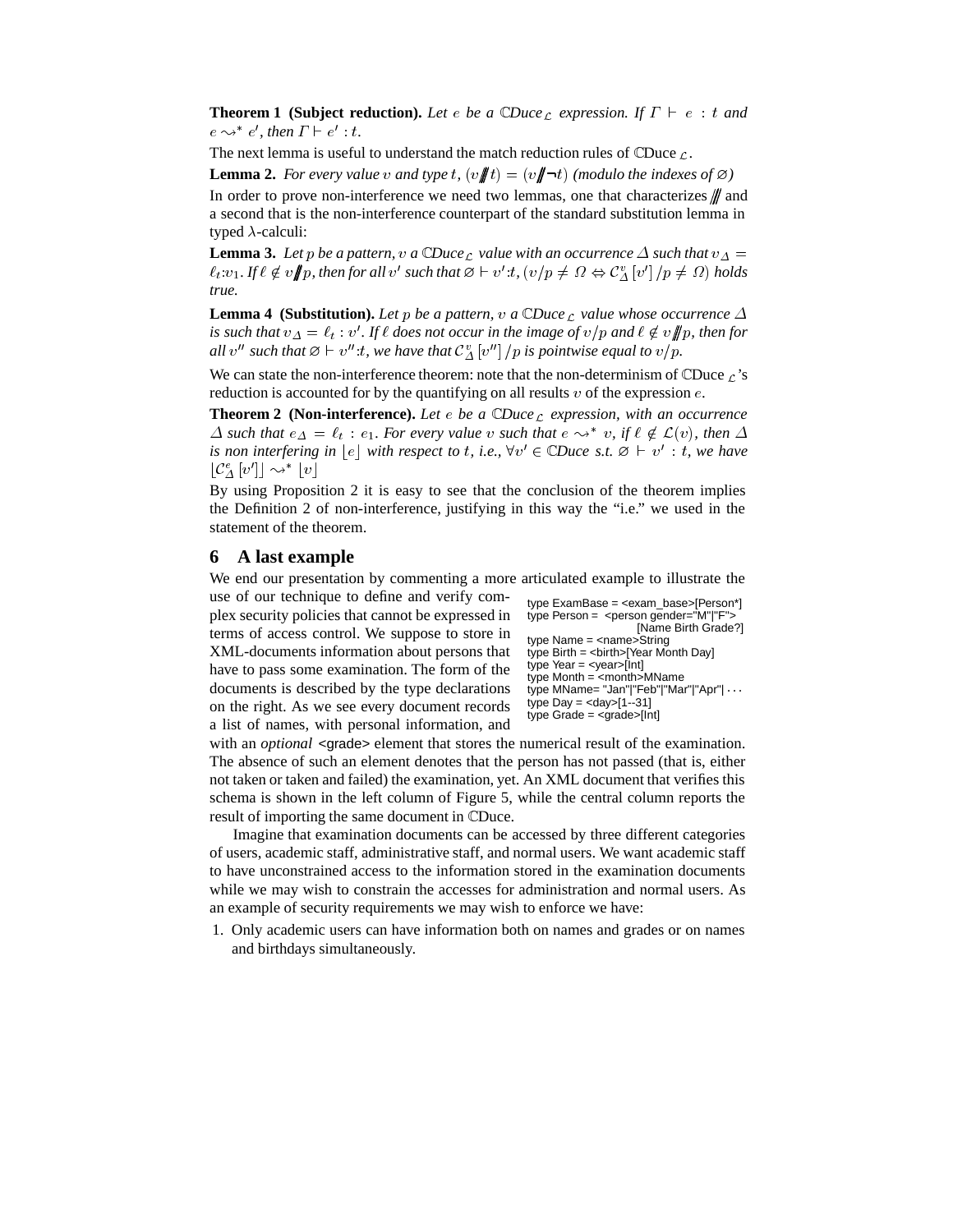| xml version="1.0"?           | let eb : ExamBase =           | $let eb : ExamBase =$                                                                    |
|------------------------------|-------------------------------|------------------------------------------------------------------------------------------|
| <exam_base></exam_base>      | <exam_base>[</exam_base>      | <exam_base>[</exam_base>                                                                 |
| <person gender="M"></person> | <person gender="M">[</person> | $\epsilon$ <person gender="&lt;math">stat_{\text{M}}<sub>"l"F"</sub> : "M"&gt;[</person> |
| <name>Durand</name>          | <name>"Durand"</name>         | $\le$ name> $name_{\text{String}}$ : "Durand"                                            |
| <birth></birth>              | <birth>[</birth>              | <birth>[</birth>                                                                         |
| <year>1970</year>            | $<$ year $>$ [1970]           | $\le$ year>[ stat <sub>lnt</sub> : 1970]                                                 |
| <month>Aug</month>           | <month>"Aug"</month>          | <month> <i>private</i><sub>MName</sub>: "Aug"</month>                                    |
| <day>10</day>                | $<$ day>[10]                  | <day>[<math>\text{private}_{(1-31)}</math>: 10]</day>                                    |
| $<$ /birth $>$               |                               |                                                                                          |
| <grade>110</grade>           | $<$ grade $>[110]$            | $passed_{Grade}$ : <grade>[<math>result_{int}</math>: 110]</grade>                       |
| $<$ /person $>$              |                               |                                                                                          |
| <person gender="M"></person> | <person gender="M">[</person> | $\epsilon$ <person gender="&lt;math">stat_{\text{M}}<sub>"l"F"</sub> : "M"&gt;[</person> |
| <name>Dupond</name>          | <name>"Dupond"</name>         | <name> name<sub>String</sub>: "Dupond"</name>                                            |
| <birth></birth>              | <birth>[</birth>              | <birth>[</birth>                                                                         |
| <year>1953</year>            | <year>[1953]</year>           | $\le$ year $\le$ [ stat <sub>lnt</sub> : 1953]                                           |
| <month>Apr</month>           | <month>"Apr"</month>          | <month> <i>private</i><sub>MName</sub>: "Apr"</month>                                    |
| <day>22</day>                | <day>[22]</day>               | $\langle \text{day} \rangle$ [ private <sub>(1-31)</sub> : 22]                           |
| $<$ /birth $>$               |                               |                                                                                          |
| $<$ /person $>$              |                               |                                                                                          |
| <person gender="F"></person> | <person gender="F">[</person> | <person gender="&lt;math">stat_{\text{m}}<sub>" "F"</sub> : "F"&gt;[</person>            |
| <name>Dubois</name>          | <name>"Dubois"</name>         | <name> name<sub>String</sub>: "Dubois"</name>                                            |
| <birth></birth>              | <birth>[</birth>              | <birth>[</birth>                                                                         |
| <year>1965</year>            | $<$ year>[1965]               | $\le$ year $\le$ [ stat <sub>lnt</sub> : 1965]                                           |
| <month>Sep</month>           | <month>"Sep"</month>          | <month> <i>private</i><sub>MName</sub>: "Sep"</month>                                    |
| <day>2</day>                 | $<$ day>[2]                   | $\langle \text{day}   \text{private}_{(1-31)} : 2 \rangle$                               |
| $<$ /birth $>$               |                               |                                                                                          |
| <grade>120</grade>           | $<$ grade $>[120]$            | $passed_{\text{Grade}}$ : <grade>[<math>result_{\text{Int}}</math>: 120]</grade>         |
|                              |                               |                                                                                          |
|                              |                               |                                                                                          |

**Fig. 5.** A database of examinations: in XML, in CDuce, and in CDuce  $\epsilon$ 

- 2. The administrative users can check whether a person passed the examination (that is, they can check for the presence of a  $\leq$  grade> element) but cannot access the result.
- 3. Every user can ask for statistical results on grades upon criteria limited to year of birth and gender (so that they cannot select sufficiently restrictive sets to infer personal data).

To dynamically verify these constraints we introduce five labels that we use to classify the information stored in documents: *private* (that classifies the month and the day of birth), *stat* (that classifies the year of birth and the gender attribute), *name*

(that classifies names), *passed* (that classifies grade elements), and *result* (that classifies the *content* of grade elements). Rather than document-wise, this classification is described directly on types as shown by the definitions on the right. Note that in these definitions la-

type Person = <person gender= *stat*:("M"|"F")> [ Name Birth ( *passed*:Grade)? ] type Name = <name>( *name*:String) type Year = <year>[ *stat*:Int] type Month = <month>( *private*:MName) type Day = <day>[ *private*:(1--31)] type Grade = <grade>[ *result*:Int]

bels have no indexes (in documents they will be indexed by the types they are labeling). Before executing a query the system uses this specification to generate a labeled version of the document as shown in the last column of Figure 5. The query is then executed on the labeled document (according to the semantics of  $\mathbb{C}$ Duce  $\mathcal{L}$ ) and the following constraints<sup>16</sup> are checked in the result:

If the owner of the query is a normal user, then the result must satisfy:  $name \Rightarrow \neg (private \vee stat \vee result \vee passed) \wedge private \Rightarrow \neg (stat \vee result)$ 

<sup>&</sup>lt;sup>16</sup> For the sake of the example we expressed these constraints in a propositional logic where the labels are atoms, but different languages are possible. The definition of such languages is out of the scope of the paper and matter of future research: see Section 7.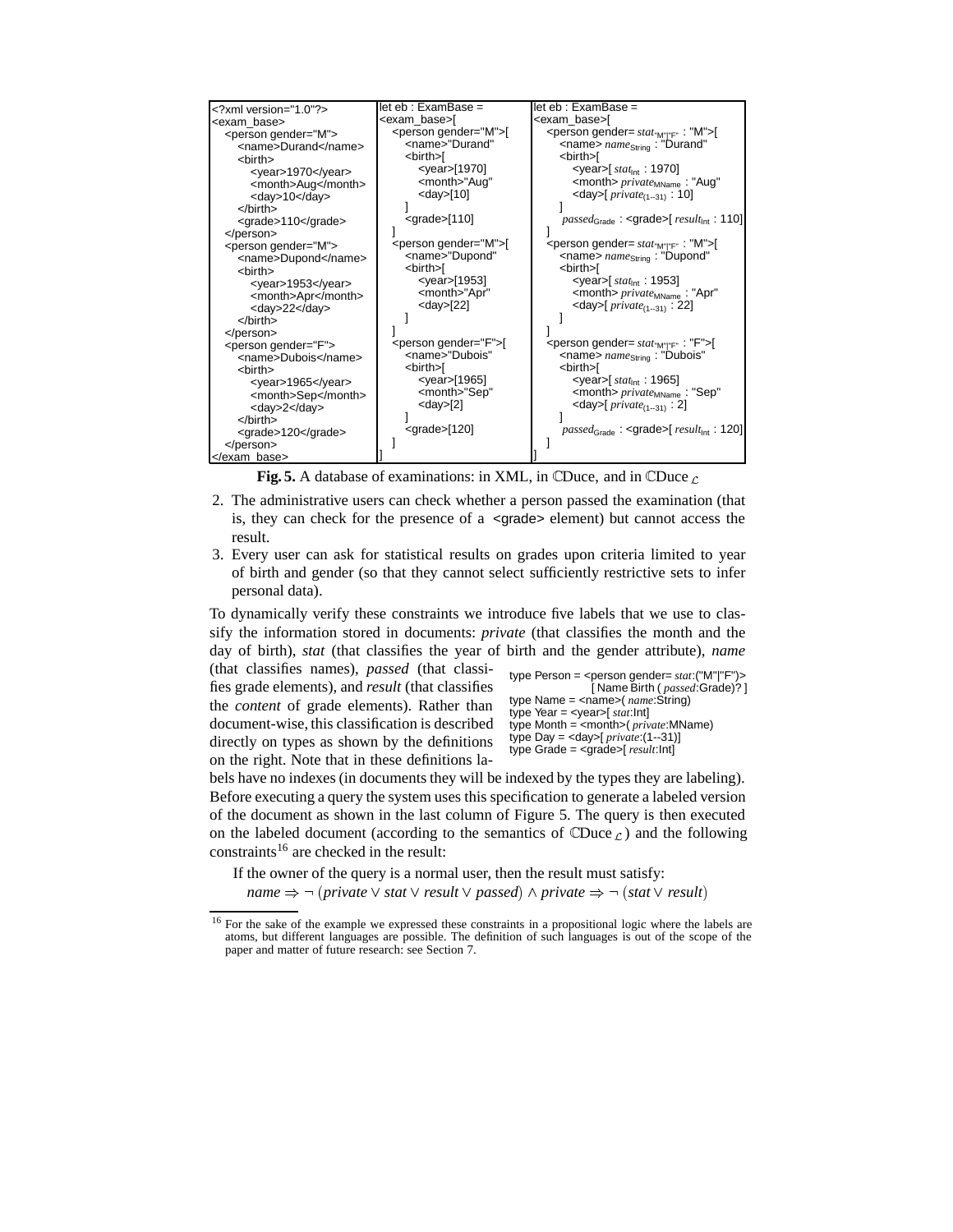if the owner of the query is an administrative user, then the result must satisfy:  $name \Rightarrow \neg (private \vee stat \vee result) \wedge private \Rightarrow \neg (stat \vee result)$ 

where a propositional label is satisfied if and only if the label is present in the result. Thus, for instance, the second constraint must be read: if the label *name* occurs in the result then *private*, *stat*, and *result* cannot occur in it, and if *private* occurs in the result then *stat*, and *result* do not. The difference with respect to the constraint for normal users is that the second constraint allows *name* and *passed* to occur simultaneously in the same result. Therefore a query that just tested the presence of a <grade> element without checking its content would satisfy this second constraint.

If the result of a query satisfies the corresponding constraint, then its stripped version is returned to the owner of the query.

### **7 Perspectives**

This paper contains exploratory work toward the definition of information flows security in XML transformations. As such it opens several perspectives both for the practical and the theoretical aspects.

First and foremost the cost of the dynamic analysis must be checked against an implementation (we are currently working on it). We expect this cost to be reasonably low: CDuce's pattern matching fully relies on dynamic type checking, therefore if we embed the dynamic generation of typed security labels in CDuce's runtime the resulting overhead should be small. Also, to fill the gap with practice we must devise expressive and user-friendly ways to describe the labeling of XML documents in the meta-data (that is, XML Schemas and DTDs) and to express the associated security policies (for instance, in Section 6 we expressed them in propositional logic). These security properties should be defined by sets of constraints (i.e., formulæ of an appropriate logic) that are automatically generated from a specification expressed in an "ad hoc" language (e.g., like the authorizations defined in [6]).

The precision of the dynamic analysis must be enhanced by program rewriting techniques. To exemplify, an obvious "optimization" consists in rewriting all closed (i.e., without capture variables) patterns into an equivalent type constraint pattern, by replacing  $\wedge$  for  $\&$ ,  $\vee$  for |, and  $\times$  for (,), so as to transform the pattern  $(s | t, u \&v)$  into the type  $(s \vee t) \times (u \wedge v)$ . Indeed, the analysis on types is more precise than that on equivalent patterns as the latter is recursively applied to subcomponents forgetting, in doing so, many interdependencies. But other subtler rewritings could improve our analysis: for instance  $p_1 = (x \& \text{true}) | (x \& \text{false})$  is equivalent to  $p_2 = x \& \text{(true V false)}$ but  $(\ell_{\text{Bool}}:e)$   $/p_1 = \ell_{\text{Bool}}: (e/p_1)$  while  $(\ell_{\text{Bool}}:e)$   $/p_2 = \varnothing_{\text{ok}}$ . This discrepancy can be identified with the fact that the analyses of pair, intersections, and union patterns are performed independently on the two subpatterns. Thus a possible way to tackle this problem is by transferring some information from one pattern to the other, for example by mimicking the automaton-based technique used by CDuce for the just-in-time compilation of patterns.

Finally note that one of the main technical novelties of this work is to endow security labels with constraints. The constraints at issue are quite simple, since they just express the static knowledge of the type of the labeled expression. It is then natural to think of much more expressive constraints. For example we can think of endowing labels with integrity constraints and define non-interference just in terms of consistent